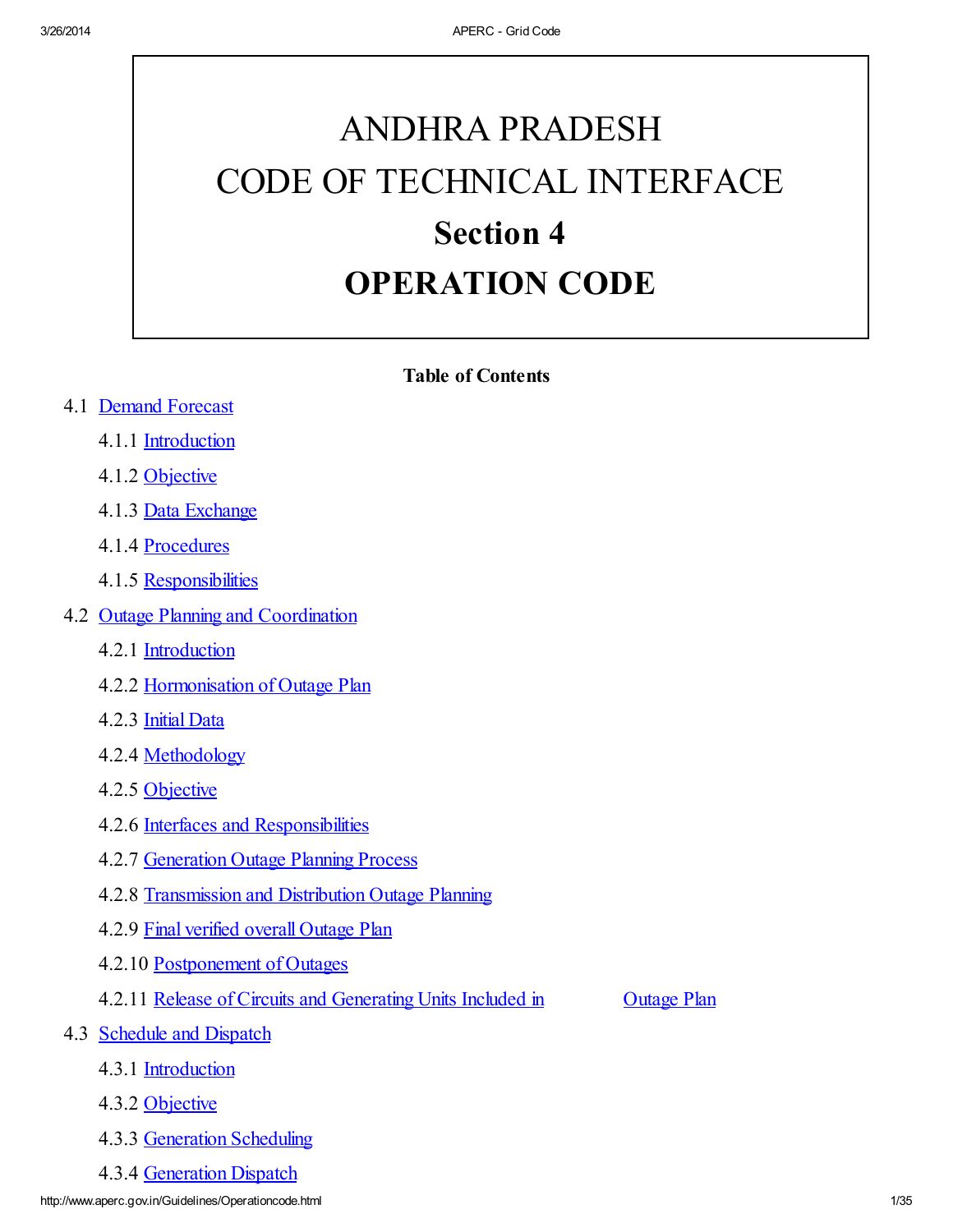- 4.3.5 Communication with Generators
- 4.3.6 Action Required by Generators
- 4.3.7 Enhancement of Schedule and Dispatch Procedure
- 4.3.8 Frequency Management
- 4.3.9 Voltage Management
- 4.3.10 Data Requirements
- 4.4 Contingency Planning
	- 4.4.1 Introduction
	- 4.4.2 Objective
	- 4.4.3 Load Shedding Schedule
	- 4.4.4 Restoration
	- 4.4.5 Black Start Procedures
	- 4.4.6 SpecialConsiderations
- 4.5 Operational Coordination with PGCIL, CTU, SRLDC & SREB
	- 4.5.1 Interface with Southern Regional Electricity Board
	- 4.5.2 Coordination with SREB and SRLDC
- 4.6 Protection Committee
- 4.7 Cross Boundary Responsibility
	- 4.7.1 Introduction
	- 4.7.2 Objective
	- 4.7.3 Safety Coordination
	- 4.7.4 Procedures
	- 4.7.5 Site Responsibility Schedule
- 4.8 Operational Liaison
	- 4.8.1 Introduction
	- 4.8.2 Objective
	- 4.8.3 Definitions
	- 4.8.4 Notification of Operations
	- 4.8.5 Nature of notification of operations
	- 4.8.6 Requirement to notify events
	- 4.8.7 Significant Incidents
	- 4.8.8 Warnings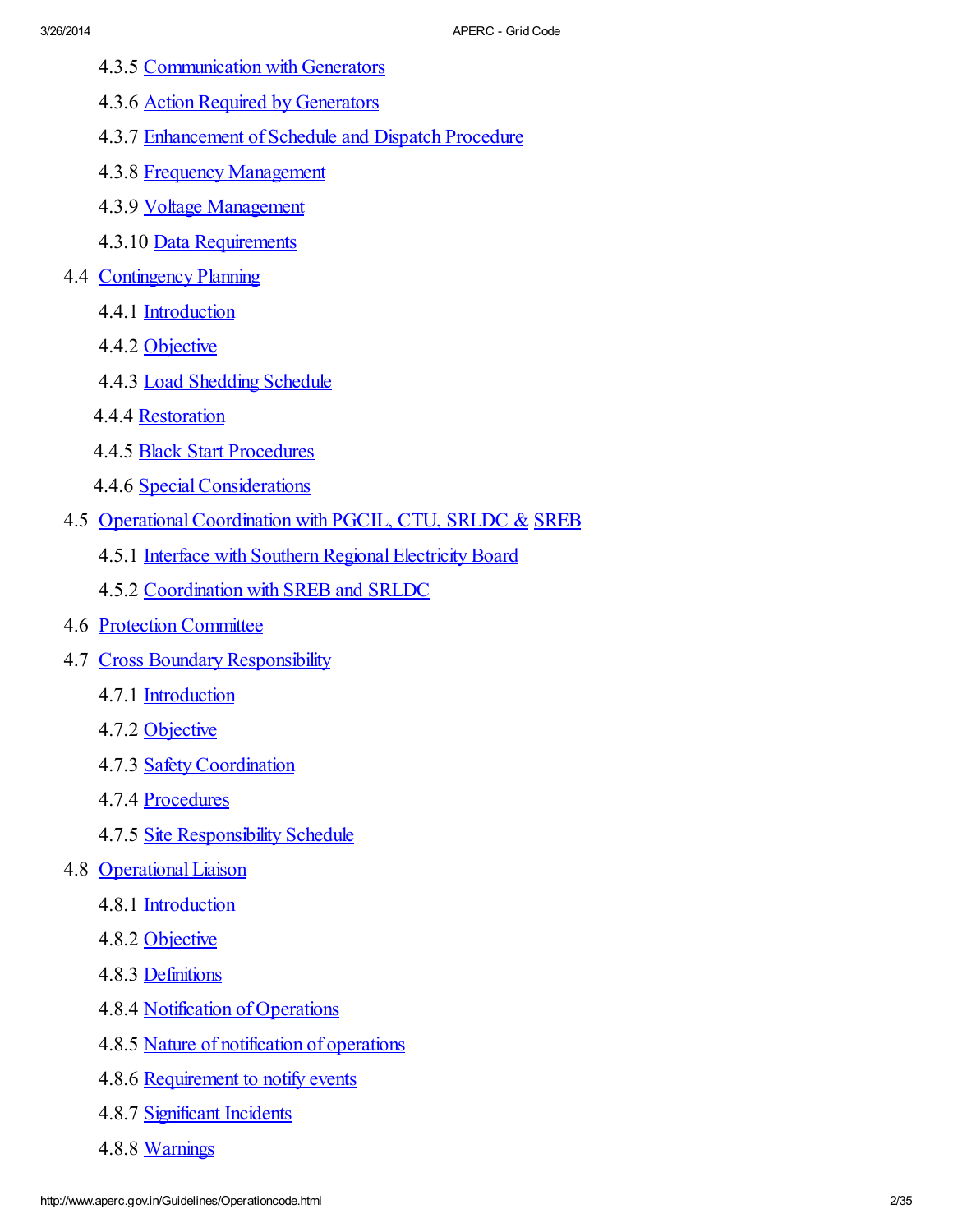- 4.8.9 Incident Reporting
- 4.8.10 Accident Reporting
- 4.9 Integrity of Transmission System and Continuity of Power flow
- 4.10 Coordination between APTRANSCO and DISCOMs at EHT Sub-station
- 4.11 Operational Aspects pertaining to Inter-State and Inter-Regional Systems
- 4.12 Data Exchange between Entities
- Appendix-A Incident [Reporting](file:///C:/Inetpub/wwwroot/ercap_19Oct05/licencing/ocappendixA.doc)
- Appendix-B Incident [Investigation](file:///C:/Inetpub/wwwroot/ercap_19Oct05/licencing/ocappendixB.doc)
- Appendix-C Essential Loads and Priority of [Restoration](file:///C:/Inetpub/wwwroot/ercap_19Oct05/licencing/ocappendixC.doc)
- Appendix-D [Operational](file:///C:/Inetpub/wwwroot/ercap_19Oct05/licencing/ocappendixD.doc) Planning Data

# 4 OPERATION CODE

### 4.1 Demand Forecast

### *4.1.1 Introduction*

This Section specifies procedures to be followed and data to be exchanged between entities for forecasting demand of the distribution systems by DISCOMs and for forecasting total AP Grid Demand by APTRANSCO through time scales ranging from two years in advance plus the current year through to Control Phase and into real time operation. Long term demand estimation is necessary to ensure generation margin and short-term estimation helps frequency control. Demand Forecast estimates active and reactive power at different points of time in future period and also daily energy requirements for future days.

The maximum active and reactive power at day peak and night peak times and variation in a 24-hour day cycle (load curves) are predetermined by means of sound forecast methodology.

# *4.1.2 Objective*

- (i) To set out the requirement for consumers and to convey to APTRANSCO in advance the active power, reactive power and daily energy drawals from the transmission system into the distribution system at various connection points.
- (ii) To set out the requirements for Users to provide demand and generation data to APTRANSCO to enable it to maintain a sufficient margin during Operational Planning Phase and Programming Phase and to know how much generating plant to schedule and to dispatch, to meet demand on the transmission system and to meet the License Standards. DISCOMs and APTRANSCO will take into account the factors specified when conducting Demand Forecast.

# *4.1.3 Data Exchange*

*(In general Appendix D of OC is to be followed)*

# A. From Large Consumers to DISCOMs:

By the end of October each year the HT and EHT consumers, Captive Power Plants and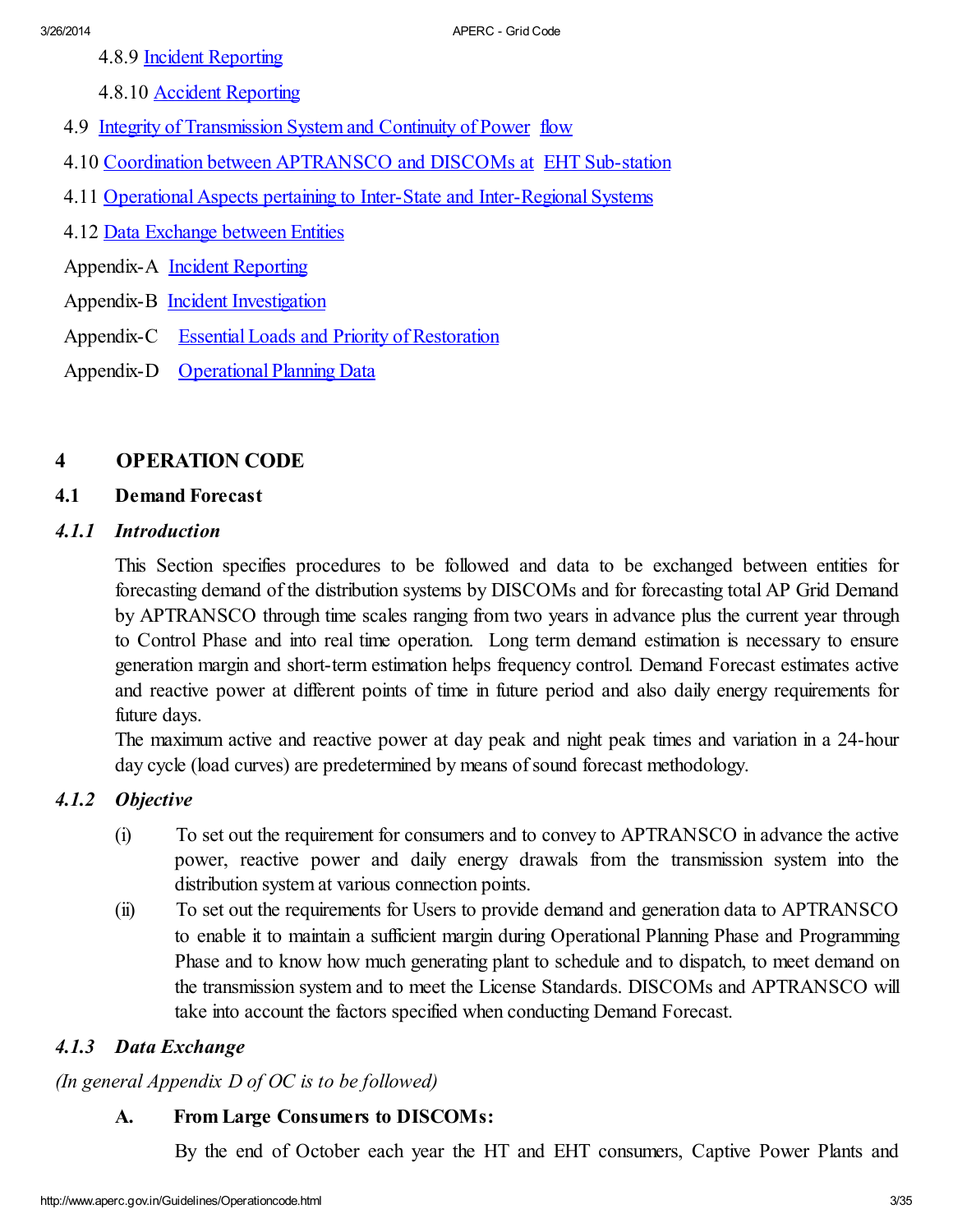Cogeneration Units shall provide to the respective DISCOMs in writing details of their Demand (in MW, MVAr, MWh) for two years ahead (April to March year) and for the period November to March of the current year. They must clearly indicate the periods of shut down of their plant for overhaul/maintenance or for other reasons, the reduced demand during such periods and the reduced demand during periods of reduced production for any reason foreseen. The EHT consumers and Captive Power Plants and Cogeneration Units shall submit copies of their Demand forecasts to SLDC also

# B. From DISCOMs TO APTRANSCO:

(i) Each DISCOM shall by the end of November each year provide to APTRANSCO in writing the entire demand forecasts for the period covering December to March of the current year and following two years (April to March year is followed), active power, reactive power, daily energy requirements, peak demands, times of day peak and night peak and daily variation during holidays, the months when maximum agriculture load is expected and the months during which agricultural load will be minimum.

The Methodology adopted in demand estimation may be appended to the data.

- (ii) The DISCOMs shall also provide to APTRANSCO estimates of load that may be shed in discrete blocks with details of arrangements of such load shedding.
- (iii) Monthly energy, maximum demand and minimum demand by  $15<sup>th</sup>$  of the preceding month.

### C. From APTRANSCO to other Utilities:

- (i) The demand forecasts submitted by DISCOMS to APTRANSCO are modified and rendered more realistic utilising the facility available under the Southern Region System Coordination and Control Project (SRSC&C) and taking into account holidays and weather forecasts received from meteorological Department. The improved versions of the daily demand forecasts for one week ahead and weekly forecasts for one month ahead for various DISCOM territories are transmitted to DISCOMs for use in the operation of distribution systems
- (ii) To enable Users to be acquainted with the trends in demand growth during the following two years APTRANSCO shall communicate the validated demand estimates to all existing and prospective generators. APTRANSCO may opt to publish a summary of Demand Forecast in any media.
- (iii) Further APTRANSCO shall furnish the information required by any User. APTRANSCO may refuse to furnish any item of data requisitioned by any User if it feels that the particular data is not required by the User for conducting its (the User's) business.
- (iv) APTRANSCO shall furnish to SRLDC the predicted power flows in parts of ISTS relevant to AP System and drawals from ISGS corresponding to the forecasted State demand on daily /weekly/monthly basis for the current year in time scales as mutually agreed between APTRANSCO and SRLDC.
- (v) APTRANSCO shall also furnish data to SRLDC for manually feeding the Southern Region System Coordination and Control Project as and when required by SRLDC.

# D. From Generator to APTRANSCO: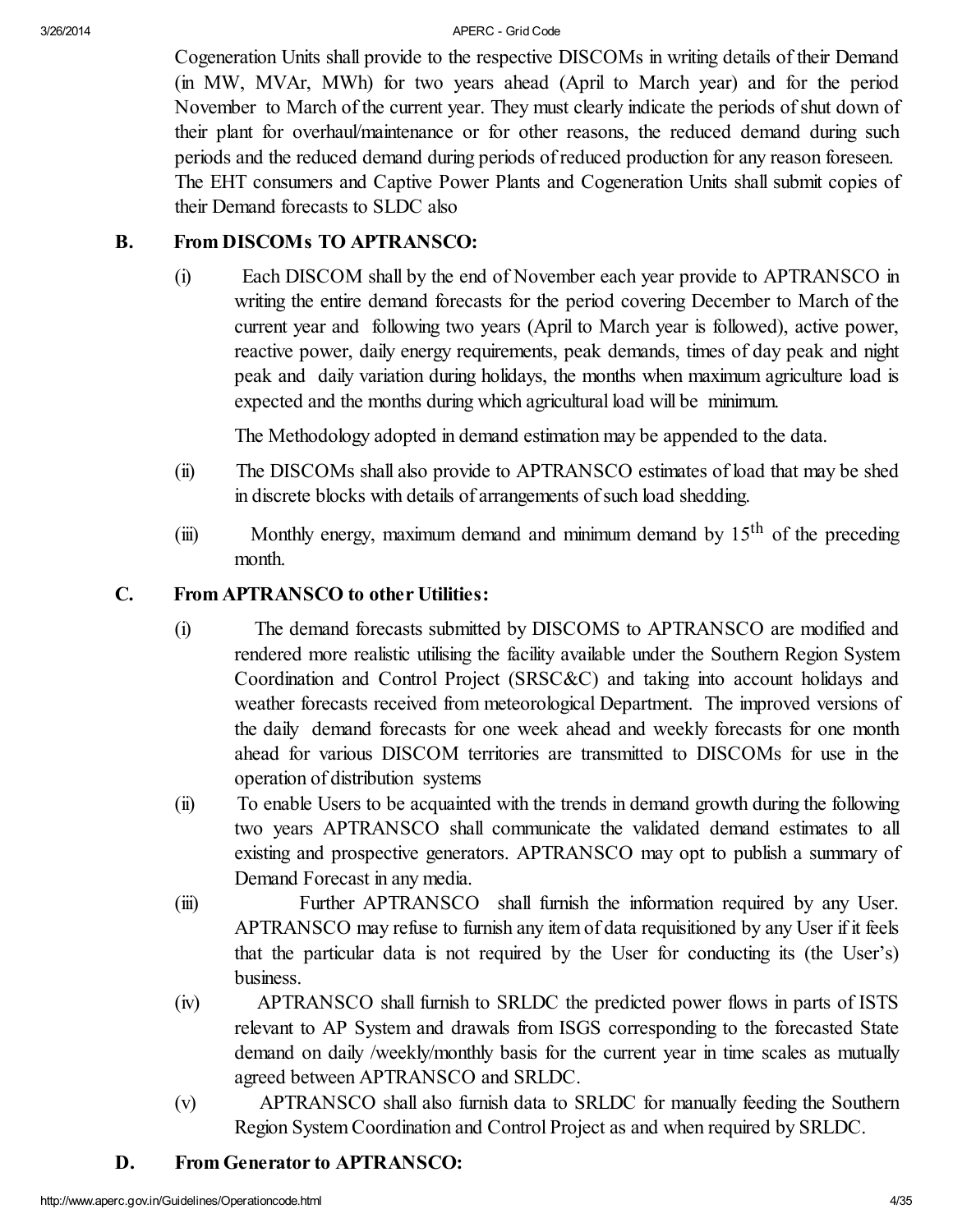- (a) The output in MW and MVAr of each Power Station will be monitored. In case of failure of data transmission channel of APTRANSCO at the State Load Despatch Centre an alternative communications facility will be used.
- (b) Loading profiles estimated for each Generating unit for two years ahead shall be furnished in writing by each Generator to APTRANSCO by the end of November each year. Such estimates shall include output in MW for each month in the period.

If the Loading profile of non-centrally dispatched generation materially changes or is expected to change during the Control Phase the Generator must notify SLDC each day, by 10.00 hours, an estimate in writing giving details of the revised estimate of the loading profile for the relevant generating plant for the next schedule day

# *4.1.4 Procedures*

*4.1.4.1 Demand Forecast Procedures to be followed by DISCOMS:*

DISCOMs shall adopt a sound methodology for carrying out Demand forecast. The load growth as foreseen in the first two/three years as per the long term forecast carried out under the provisions of the Planning Code is considered.

Daily variation of the loads of different categories of consumers (domestic, industrial, agricultural) and Demand Side Management implemented are taken into account.

The load variation of different categories of consumers is determined from historical data and synthesized to obtain the total demand at each Connection Point at different times of the day. Seasonal variations and variations on holidays are taken into account. DISCOMs shall obtain data from EHT consumers, Captive Power Plants, Cogeneration Units, Railways (for traction load), and various other industries. General growth trends in housing, industry and agriculture are obtained from the respective Government departments. The expected agriculture load at different times in different seasons is estimated.

- *4.1.4.2 Demand Forecast Procedures to be followed by APTRANSCO*
	- (a) Operational Planning and Programming Phase:

APTRANSCO utilises the facility it acquires under SRSC&C Project in estimating the simultaneous maximum Demand of AP State by synthesizing the demand estimates of all DISCOM territories furnished by the DISCOMs.

APTRANSCO shall take into account the following factors in estimating the Grid demand:-

- (i) Local factors such as trade holidays, school holidays, seasonal variations of loads and weather forecasts received from meteorological department.
- (ii) Anticipated loading profiles submitted by generators and other information furnished by Users.
- (iii) Customer demand management.
- (iv) Anticipated transfers across external connections.
- (b) Control Phase

The factors mentioned in Section 4.3 (Schedule and Despatch) shall be taken into account by APTRANSCO /SLDC for conducting Demand Forecast in the Control Phase.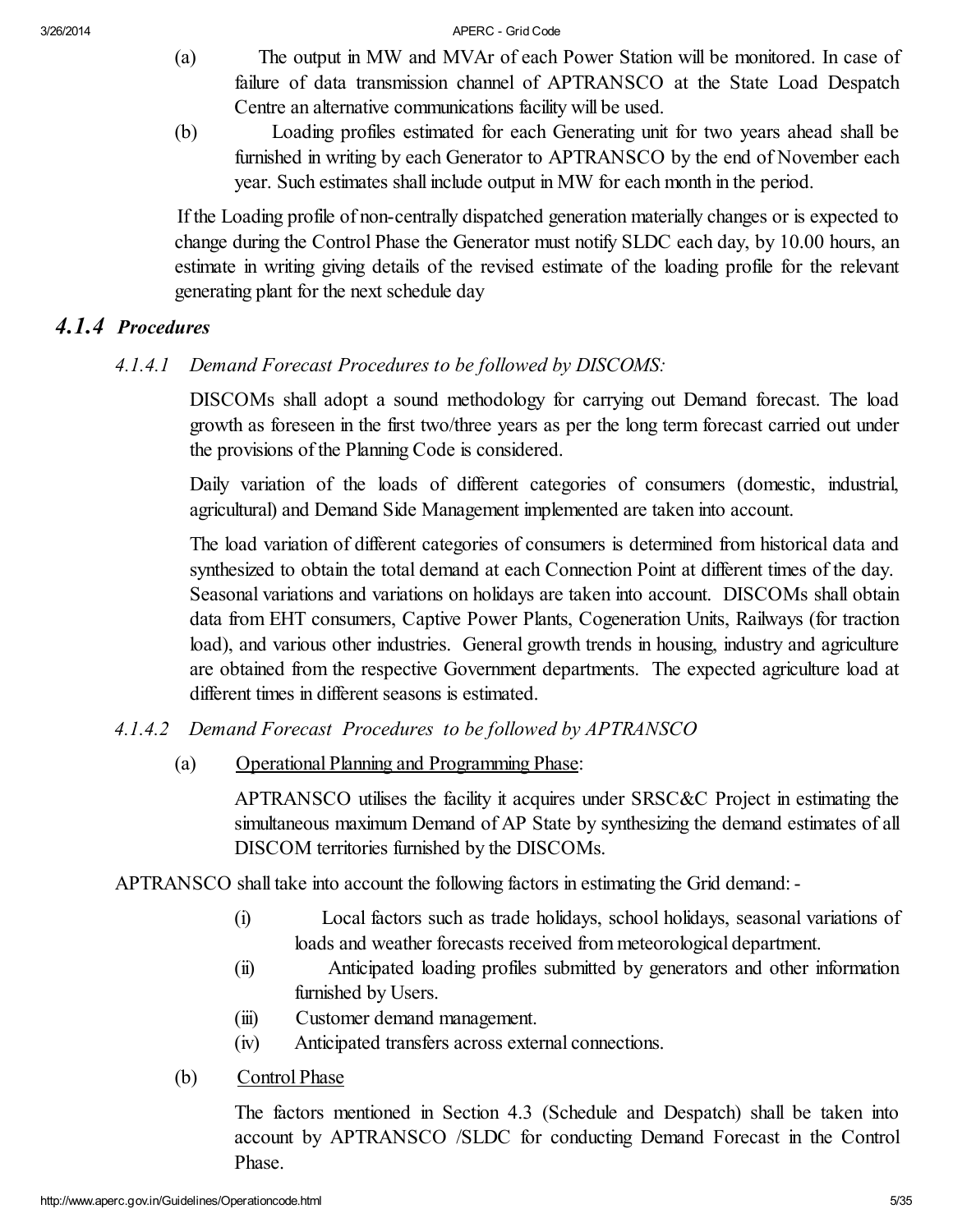# *4.1.5 Responsibilities*

- (a) DISCOMs are responsible for weekly and monthly estimation of demands for the current year and monthly estimates for the year I and Year II ahead for the total service territory of the respective DISCOM as well as for each connection point.
- (b) APTRANSCO is responsible for estimation of total AP State demand and power flows in various parts of the transmission system, power flows at ISTS connection points and drawals from ISGS on weekly basis for the current year and monthly basis for Year I and Year II ahead.
- (c) Validation of Demand Forecasts prepared by DISCOMS is done by APTRANSCO. APTRANSCO shall independently prepare Demand forecasts using historic data and applying reasonable growth rates. The growth rates are derived from historic growth rates. If the differences between DISCOMs estimates and APTRANSCO projections are small, or if the differences are large but the DISCOMS justify the differences by stating the details of real loads awaiting imminent release of supply (eg. imminent commissioning of new industries or charging of lines supplying new colonies) to the satisfaction of APTRANSCO, the estimates prepared by the DISCOMS are accepted as realistic. Otherwise APTRANSCO shall request DISCOMs to revise the forecasts. If the differences persist, APTRANSCO shall adopt the weighted average of the estimates of DISCOMS and the projection of APTRANSCO. The degree of weightage given to each of the two estimates is decided by APTRANSCO, which is responsible for the consequences of divergence between forecasted demand and actual demand. The decision of APTRANSCO is final.
- (d) DISCOMs shall maintain database of the demand at each connection point and for the total demand of the respective DISCOM territory on an hourly basis.
- (e) APTRANSCO shall maintain database of the State demand on an hourly basis.

### 4.2 Outage Planning and Coordination

#### *4.2.1 Introduction*

This Section sets out procedures for coordinated outage Planning of Generating Units, Transmission Lines, Inter-connecting Transformers and Power Transformers whose LV sides feed 33 kV and 11 kV networks and Distribution Systems for the current year, and two years ahead. April to March is the outage Plan Year.

### *4.2.2 Hormonisation of Outage Plan*

First outage programme of all generating units is evolved so that at any time the total injection into the Grid is adequate to meet the total demand or the deficit is minimum. Priority is given to decide the outage of Generating units because the generating equipment comprises many rotating machines and high temperature systems including furnaces which essentially require shutdown for maintenance, repairs and overhaul for giving good life time performance and enhance availability. Defaulting the maintenance schedules of generating plant may reduce life of the equipment or may reduce the output below MCR. Sometimes postponement of outage may defeat the purpose of postponement by the resulting breakdowns and forced outages. Therefore the generation outage plan is first prepared and basing on this, the outages of transmission elements (including inter-connecting transformers) are decided to correspond the outages of the respective generating units, ensuring that evacuation of the generation from units in service is not affected and the integrity and security of the Grid are maintained. Similarly the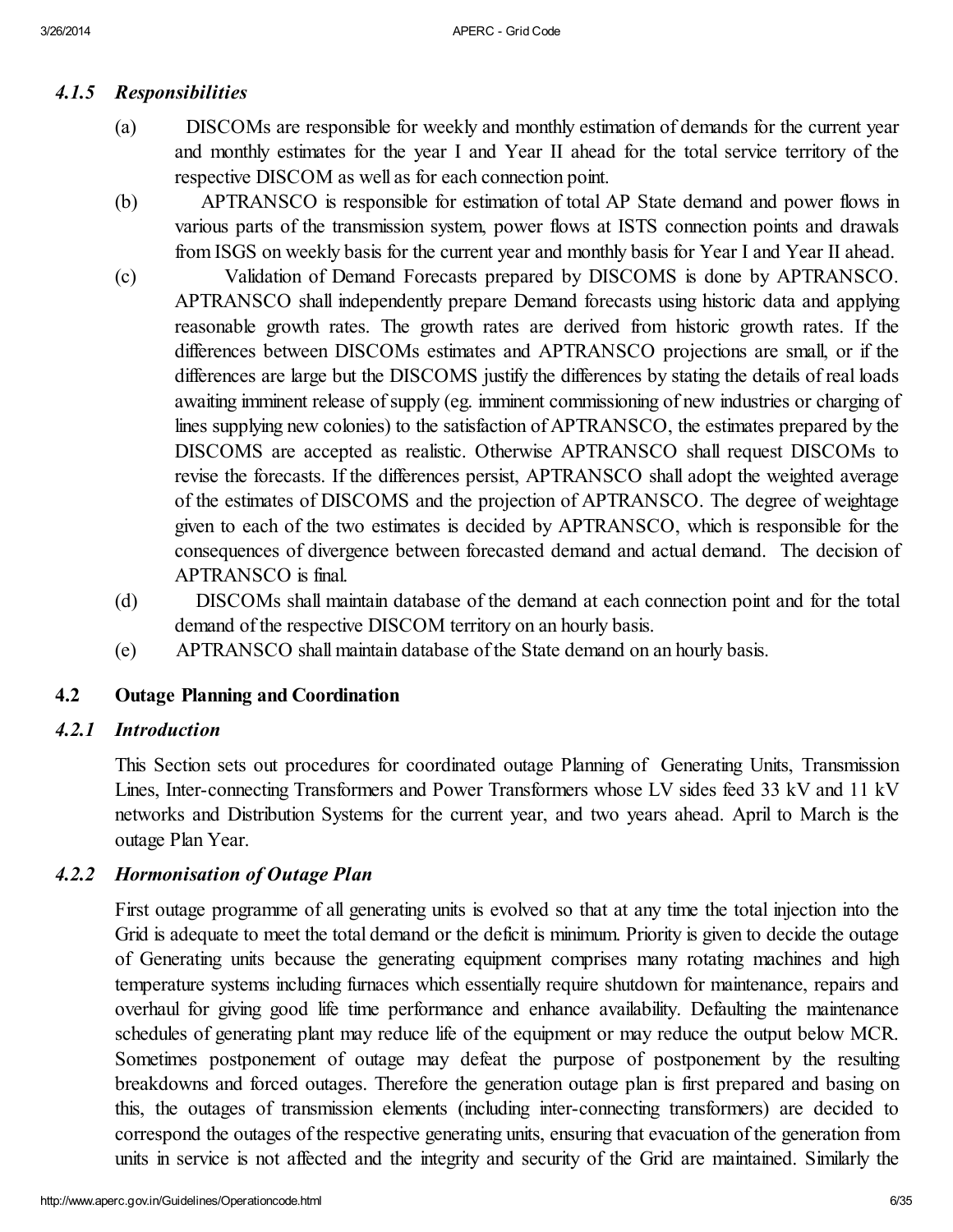outages of distribution systems and transformers feeding 33 kV and 11 kV networks are planned coordinating, the transmission outages. Optimal utilization of hydel power is made possible by a good generation plan.

#### *4.2.3 Initial Data*

All Generators shall furnish the tentative outage plans of their generating units for the current year, year 1 ahead and year 2 ahead to APTRANSCO by  $30<sup>th</sup>$  November. The generators shall indicate urgency for shutdown of particular units, which may be damaged if not shutdown for repair/ maintenance within a given time. SRLDC shall furnish the data pertaining to ISGS.

### *4.2.4 Methodology*

The methodology to be adopted by **APTRANSCO** in formulating generation and outage planning is as follows:

For arriving at generation capability, consideration is given to the past performance of the thermal units for the previous three years. From this the available generation for the future period is estimated.

Regarding Hydel Stations, the average water inflow into the reservoirs for the last ten years is considered for estimating the average generation. The annual Hydro Generation plan formulated by the High Power Irrigation Power Co-ordination Committee is the main basis for irrigation related hydel generation planning.

Both peak power delivering capability and energy output are considered.

Demand Forecast carried out as per Section 4.1 are utilized in preparing Outage Plans.

### *4.2.5 Objective*

The objective of this procedure is to define operational methods used to assist SLDC to produce a coordinated generation outage program considering all the available resources and taking into account the constraints in the transmission system as well as constraints caused by release of water for irrigation or any other purposes.

To minimize surplus or deficits, if any, in the system requirement of power and energy and help operate the system at the desired frequency.

### *4.2.6 Interfaces and Responsibilities*

APTRANSCO shall coordinate all utilities and shall coordinate generation planning.

*4.2.6.1 Load Generation Balance*

APTRANSCO shall prepare the proposal for the combined Load Generation Balances for the current Year, Year I and Year II, ahead based on the Generation Plan submitted by APGENCO, IPPs, JVCs, CPPs and the AP State Entitlements from ISGS.

The proposed Load - Generation Balance shall indicate Power and Energy availability, Generating Units availability, outage periods and demand forecast for the planning period.

In the quarterly review by the APTRANSCO and in further examination of monthly programmes by APTRANSCO the proposed Load - Generation Balance Plan prepared by SLDC shall be studied and then the Load Generation Balance Plan shall be issued for implementation.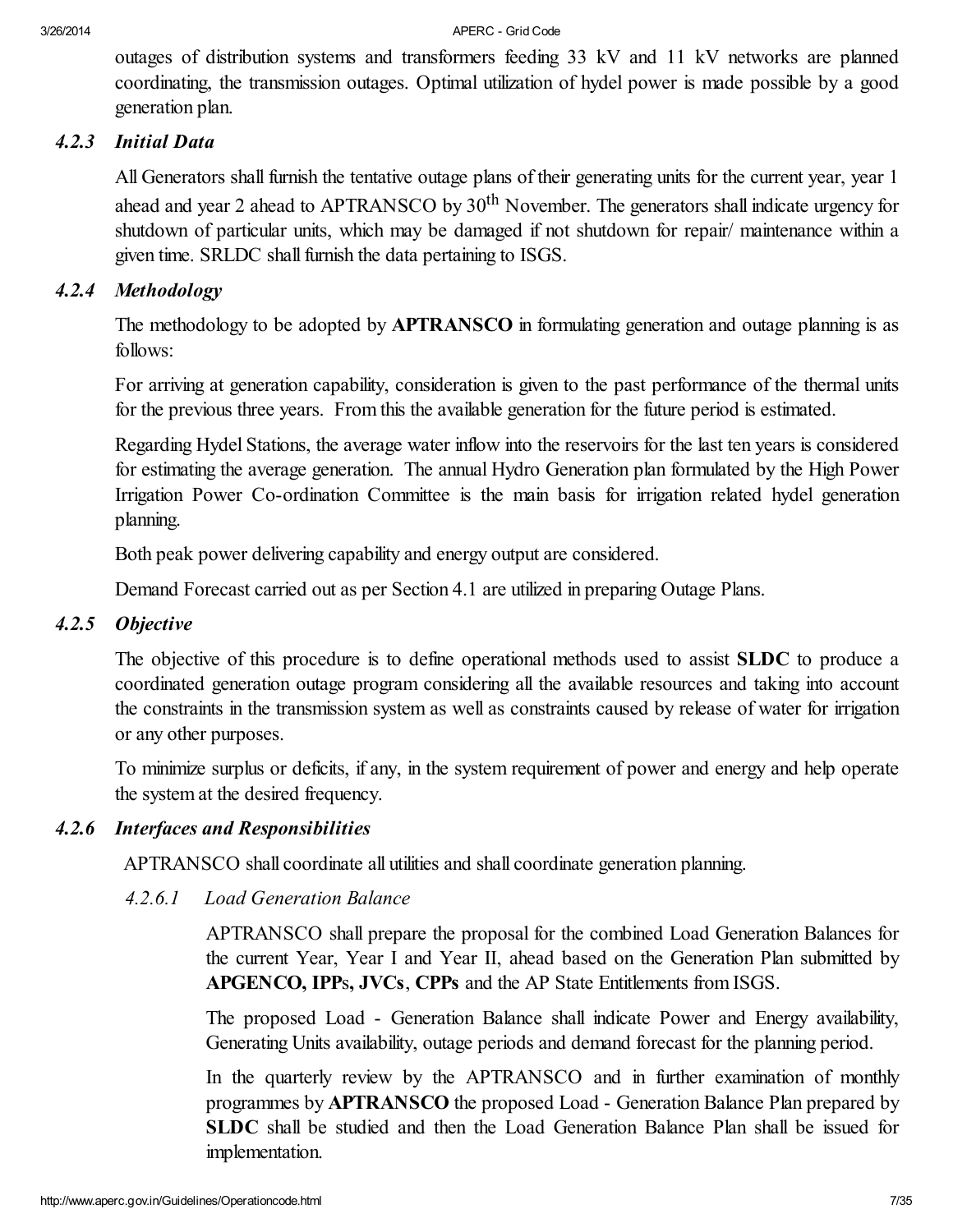APTRANSCO shall periodically review and prepare proposal for readjusting the Generation Plan to optimise the utilisation of the available resources in co-ordination with the outages of the transmission system.

#### *4.2.7 Generation Outage Planning Process*

- *4.2.7.1 Year I and Year II ahead*
	- a) APTRANSCO shall utilise data received from AP GENCO, IPPs, ISGS, JVCs, CPPs and all other generation stations in the preparation of Generation outage planning for Year I and Year II ahead.
	- b) APTRANSCO, shall determine the total power and energy availability for each constituent for each month for a period of 2 years with the help of the data submitted by APGENCO, IPPs, ISGS and other generating stations.
	- c) APTRANSCO, shall compile tables depicting month-wise availability vs. requirement of power and energy, along with the associated conditions for all support levels of Thermal Units and release of water for Hydro-stations.
	- d) The deficit / surplus rows of the table will indicate periods during which scope exists for raising, reducing generation.
	- e) If there are both surplus and deficits over the planned period, the SLDC shall provide proposals to suitably co-ordinate and stagger generation outage periods to eliminate or reduce the deficits.
	- f) If there are only deficits all through the planned period, the SLDC shall endeavor to even out high and low deficits by similar shifting of outage periods. Also APTRANSCO shall endeavor to reduce the average deficit by arranging to import power from outside the state and increase drawal from ISGS beyond Andhra Pradesh entitlements.
	- g) APTRANSCO after having satisfied itself that maximum improvements have been derived, shall prepare a draft generation plan and circulate it among all the constituents, requesting for suggestions.
	- h) The APTRANSCO shall scrutinise and approve after consulting SRLDC, the Generation Outage Plan for current year and Year I.
	- i) The Generation Outage Programme after coordinating with ISGS shall form the basis for outage planning cycles.
	- j) Generation outage programme shall be harmonised with the Transmission outage planning in 4.2.8 to 4.2.11.
	- k) No outage shall be planned for hydel units during the months when overflow of reservoirs and flooding are normally expected.

### *4.2.7.2 Current Year*

- a) The Generation Outage Programme aproved by the Regulatory Commission shall form the basis of generation outage planning for the current year.
- b) The outage Planning shall be reviewed by APTRANSCO, taking into account the system conditions viz. transmission plans, unscheduled outages of transmission lines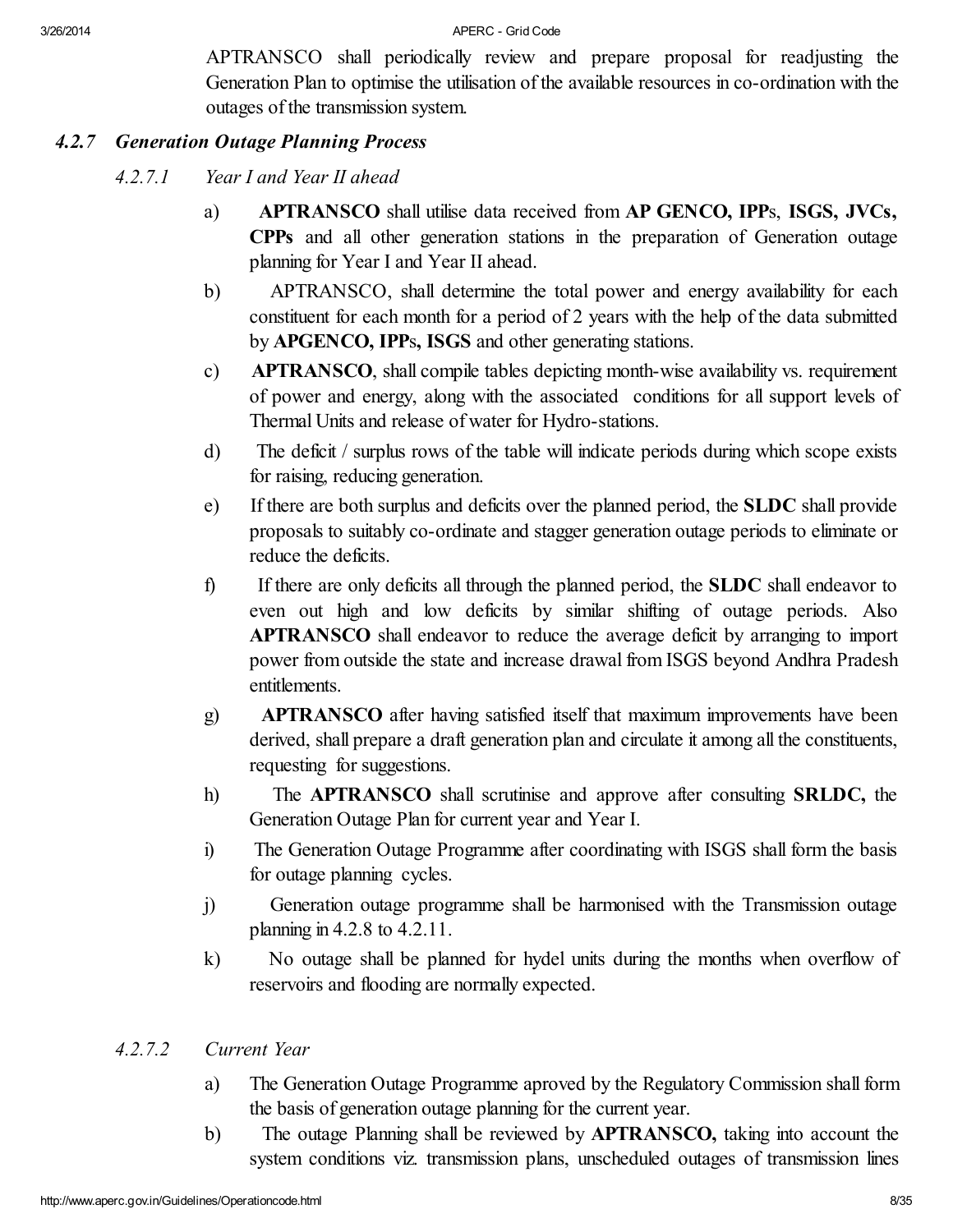and generating units, demand changes, availability of generation in the system.

*4.2.7.3 Amendments to Planned Outages*

In the case of a planned outage which APTRANSCO would like to move

- (a) beyond the period or
- (b) within the period or with less than 7 days notice. APTRANSCO may upon giving a Generator written notice, request that the start date or time of outage be advanced or deferred. If the Generator agrees or APTRANSCO and the Generator agree to some other period/ date the Generator will take the outage in accordance with that agreement.

A Generator may by notice submitted to APTRANSCO in writing at any time during year 'O', request that a CDGU be substituted by another comparable CDGU at the Generator's Power Station having substantially the same contracted capacity or GSDPs (Generation Scheduling and Dispatch Parameters). APTRANSCO shall not unreasonably withhold its consent to such substitution. If APTRANSCO does consent, the final outage programme shall be amended accordingly.

# *4.2.8 Transmission and Distribution Outage Planning*

The outage of transmission elements is primarily coordinated with outages of Generating Units and secondarily with Distribution System outages.

APTRANSCO may convene coordination meetings with Generators.

The outage programmes of the Distribution Systems for the current year, year 1 and year 2 shall be informed by all DISCOMs to APTRANSCO by 30<sup>th</sup> November.

- *4.2.8.1* SLDC shall prepare a tentative Transmission Outage Plan including Inter connection Transformers (ICTs), coordinating with the Generation Outage Plan and with the Distribution Outage Plan. APTRANSCO shall modify the Distribution Outage Programme following the order of priority, i.e., outage of transmission elements must be coordinated with generation outage plan and outages distribution systems must be adjusted to coordinate with transmission outage. Only minimum changes shall be made to the outage plans prepared by DISCOMs. APTRANSCO shall communicate the tentative transmission plan to SRLDC, DISCOMs and Generators by December 15. The Transmission outage planning shall be done for the following:
	- 1. 400 kV Transmission lines and 400 kV/220 kV Auto Transformers.
	- 2. 220 kV Transmission lines and 220 kV/132 kV Auto Transformers.
	- 3. Identified critical 132 kV grid lines of State System which will affect Transmission System and Grid Operation.
	- 4. Outage planning for 132 kV Radial lines feeding Distribution Systems and 132 kV consumers shall be carried out separately in Consultation with Distribution Companies.

The Distribution Outage Plans revised by SLDC shall also be communicated to DISCOMs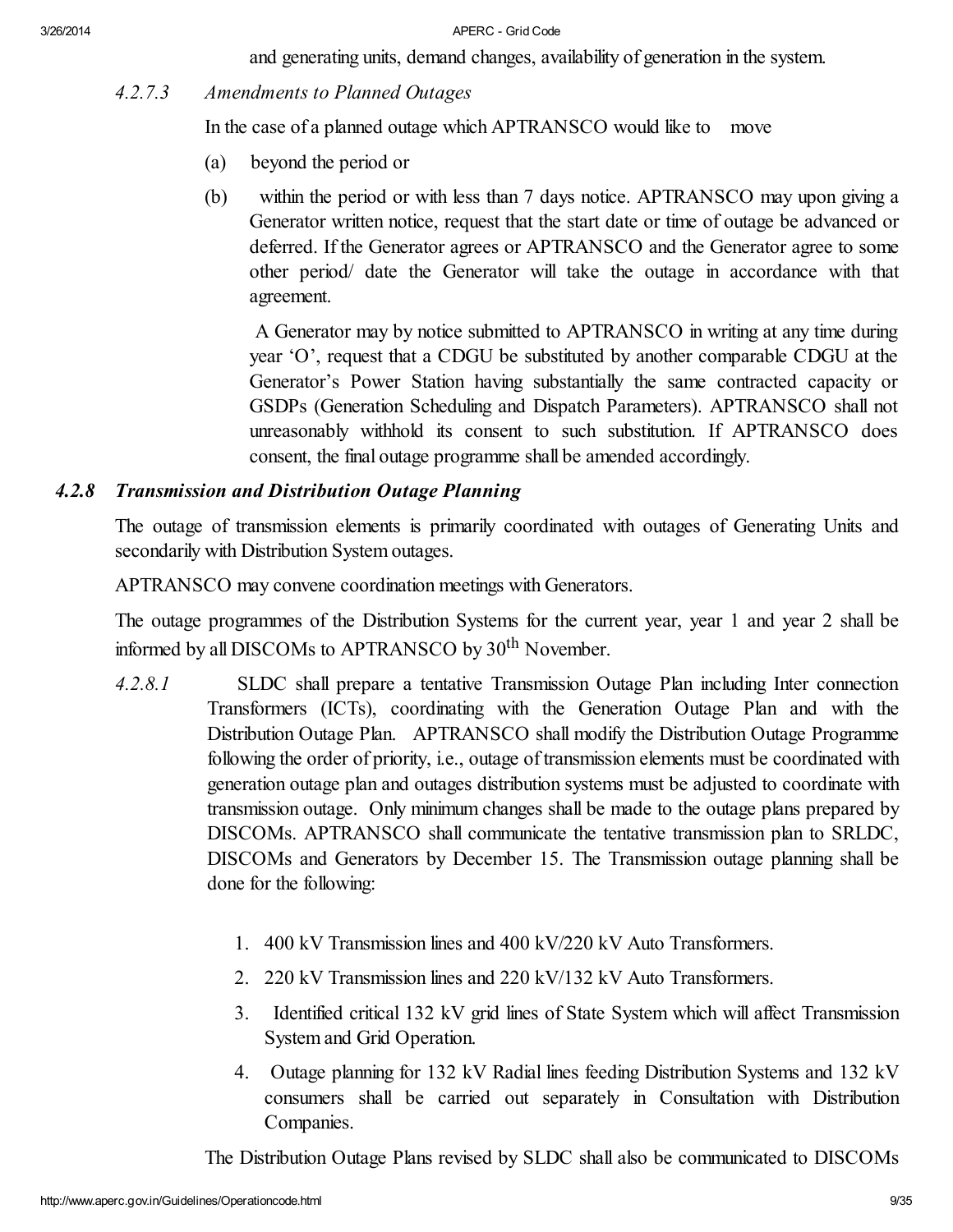by December 15. Coordination meetings shall be convened by APTRANSCO to discuss and produce coordinated Transmission Outage Plan and to revise Distribution Outage Plan at the Headquarters of SRLDC and SLDC. APTRANSCO's representative shall attend the coordination meetings convened by SRLDC.

- 4.2.8.2 The ISTS Outage Plan shall be communicated by SRLDC to SLDC by 15<sup>th</sup> December.
- *4.2.8.3* SLDC shall revise the State Tranmission Outage Plan to coordinate it with ISTS Outage Plan after taking into account the decisions and recommendations of the Operation Coordination Committee of SREB and produce the Draft Transmission Outage Plan. The Draft Plan is communicated to SRLDC and all users by 31<sup>st</sup> December.
- *4.2.8.4* Outage of Power Transformers whose LV Voltage is 33 kV and 11 kV.

Although the Transformers are owned by APTRANSCO the operation is to be coordinated with the DISCOMs. The Outage Plan of these transformers shall be harmonized with the outages of DISCOM Systems and with the Transmission Outage Programme. DISCOMs shall communicate the Outage Plan of the Transformers to APTRANSCO before 31<sup>st</sup> December.

No interruption or minimum interruption to consumers and Distribution Systems shall be aimed at in formulating coordinated outage plan of Transmission elements, Transformers and Distribution lines. Parallel Transformers and alternative line feeding shall be utilized to the extent possible.

*4.2.8.5* Verification with Transformer Outage Plan.

APTRANSCO shall ensure the Transformer Outage Plan is consistent with Transmission Outage Plan.

*4.2.8.6* APTRANSCO shall ensure there is no evacuation problem in respect of Generating units in service due to Transmission constraints while evolving Transmission Outage Plan.

### *4.2.9 Final Verified Overall Outage Plan*

APTRANSCO shall issue the final Outage Plan comprising outage of Generating Units, Transmission and Distribution System by 31<sup>st</sup> January and communicate the Plan to SRLDC, all Generators and DISCOMs. The final overall outage plan as agreed by all entities is released by  $1<sup>st</sup>$ March each year.

#### *4.2.10 Postponement of Outages*

The SLDC is authorized to defer any planned shut down where the following events will affect the satisfactory operation of the system.

- 1. Major grid disturbance and total or partial black-out.
- 2. Systems Isolation
- 3. Any other incident on the system that may cause an impact on the system by the proposed outage.

SLDC shall intimate the revised programme as soon as possible to the user concerned.

### *4.2.11 Release of Circuits and Generating Units Included in Outage Plan*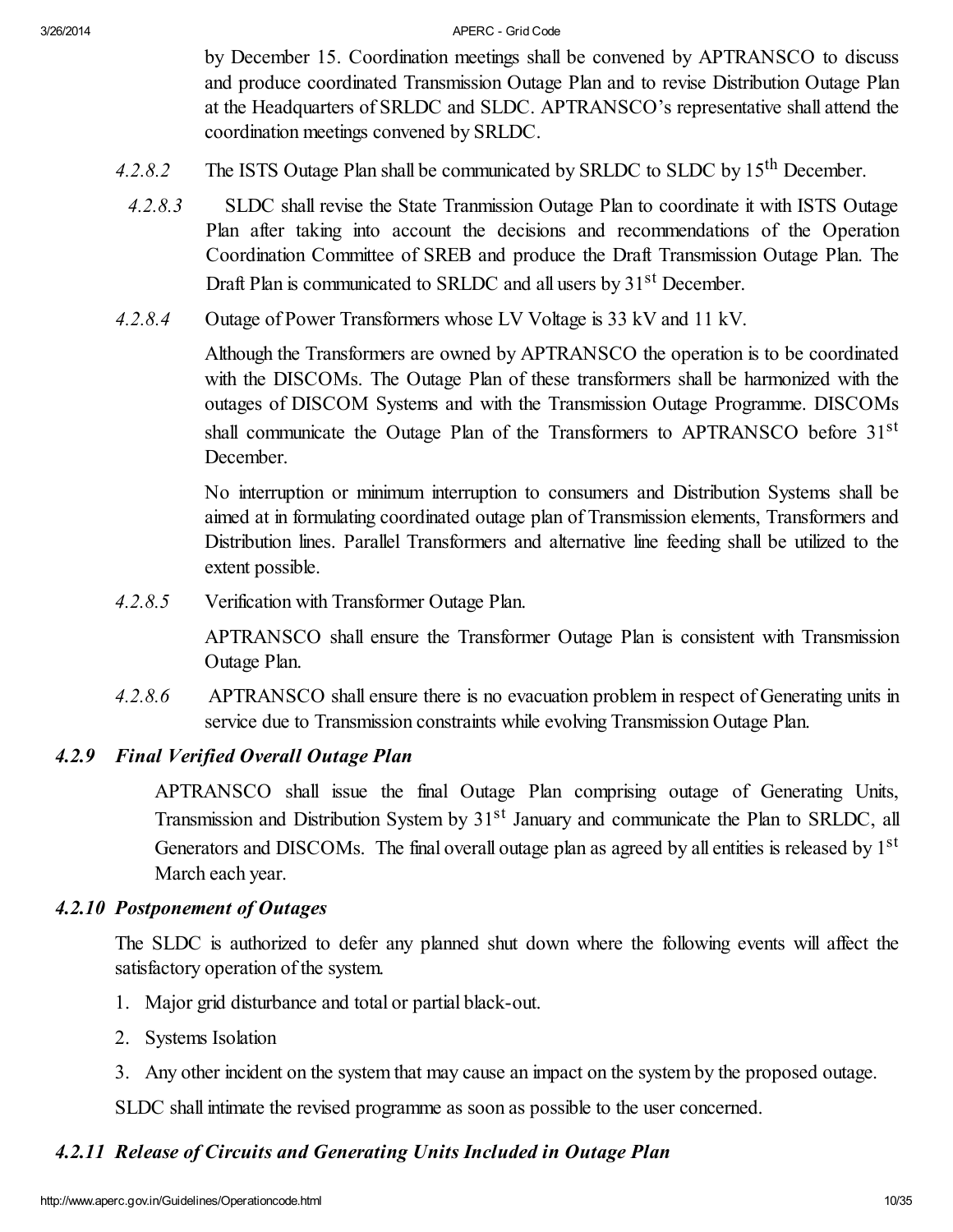Notwithstanding provisions in any approved outage plan, no cross boundary circuits or unit of a Generator shall be removed from service without specific release from SLDC. This restriction shall not be applicable to an individual generating unit of a CPP.

Once an outage has commenced, if any delay in restoration is anticipated, the SLDC or the User concerned shall inform the other party promptly together with a revised estimate of the restoration time.

# 4.3 Schedule and Dispatch

### *4.3.1 Introduction*

This Section specifies the procedure to be adopted for the scheduling and dispatch of Generating Units to meet demand and allocation requirements and maintain voltage and frequency within an acceptable range, and defines the contributions by Users to help achieve this goal.

# *4.3.2 Objective*

The objective of this Section is to detail the actions and responsibilities of SLDC in preparing and issuing a daily generation schedule and the responsibilities of Users to supply the necessary data and to comply with this schedule. It also specifies the responsibilities of **SLDC** and Users in voltage and frequency management.

# *4.3.3 Generation Scheduling*

APTRANSCO may issue Indicative Running Notification (IRN) informing CDGUs of the generation schedule to be maintained and percentage load it is scheduled during the following Scheduled Day.

APTRANSCO shall use Demand Forecast as the basis for preparing IRN. Outage Plan is also taken into account.

In the absence of IRN all Generators shall provide the hourly MW/MVAr availability (00.00 - 24.00 hours) of all **Generating Units**, to **SLDC** on the day ahead basis by 10.00 hours. **CPPs** shall provide the hourly import/export figures on the day ahead basis by 10.00 hours.

In working out the MW/MVAr availability, Hydro Power Stations shall take into account their respective reservoir levels and any other restrictions and shall report the same to SLDC.

SLDC shall obtain from SRLDC, the hourly MW entitlements from ISGS, by 11.00 hours on a day ahead basis. SLDC shall produce a day ahead hourly generation schedule after consolidation of the data provided by the Generators and SRLDC. It will take into account the hourly demand estimates and latest planned schedule agreed with SRLDC. In preparation of the schedule, SLDC shall take into account of the relative commercial costs to APTRANSCO of the operation of Generation units. Full generation at all Hydel stations will also be included during flooding when reservoirs are full.

SLDC shall intimate the generation schedule/import schedule for the following day to all Generators / CPPs (including any Generating Unit not required to run) by 16.00 hours.

Generators shall promptly report to SLDC, changes of Generating Unit availability or capability, or any unexpected situation which could affect its operation. All CPPs shall similarly report regarding their export to APTRANSCO.

SLDC shall advise Users as soon as possible of any necessary rescheduling.

SLDC shall prepare the day ahead generation schedule based on the following:

i) Transmission System constraints.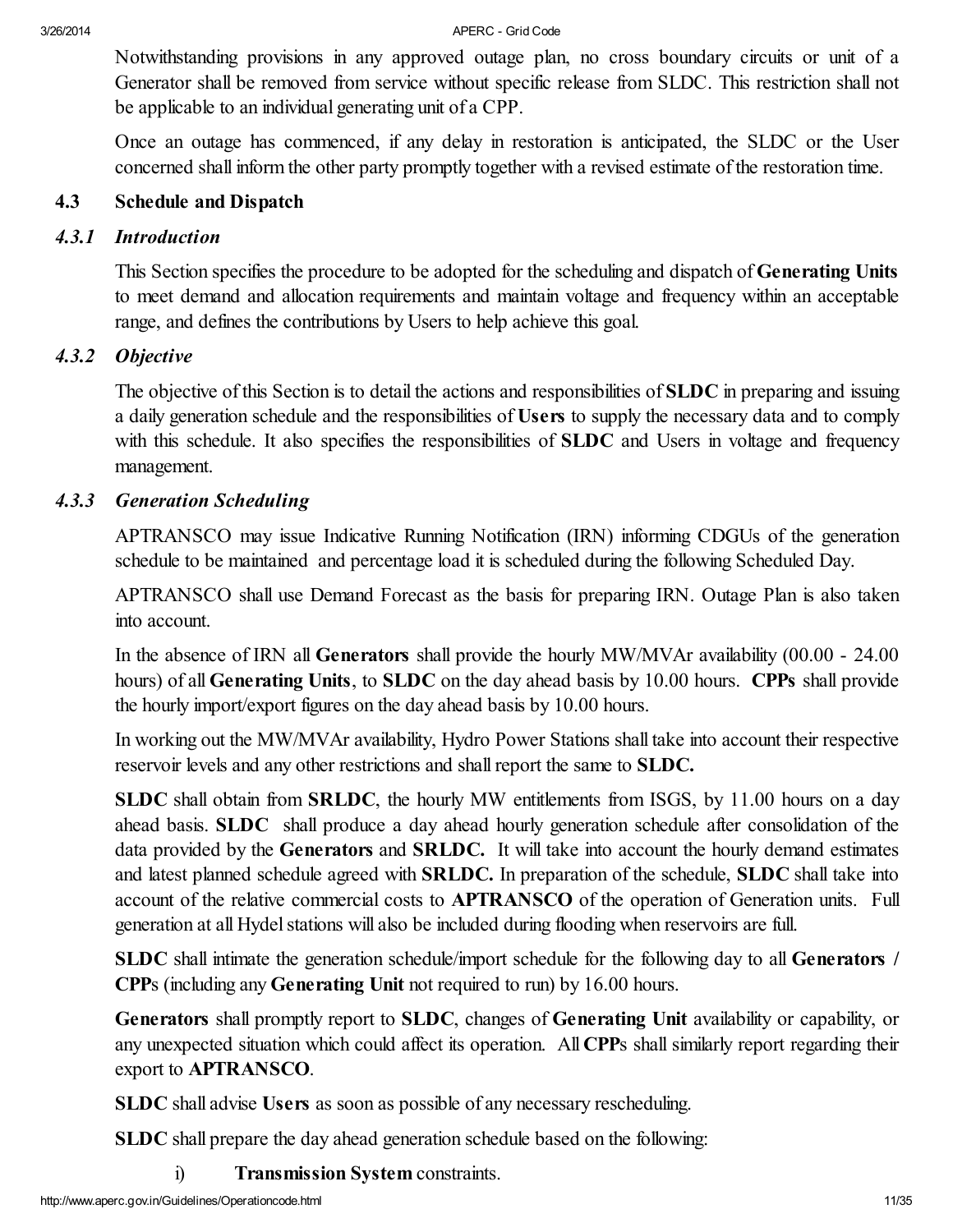- ii) Hourly load requirements as estimated by SLDC.
- iii) The need to provide operating margins and reserves required to be maintained.
- iv) The availability of generation from Generators, Central Sector Generators and CPPs together with any constraints in each case.
- v) Overall economy to APTRANSCO and Customers.

SLDC shall instruct Generators to hold capacity reserves (spinning and/or standby) to the agreed SREB guidelines or as determined for local conditions. SLDC may also require the Generators/CPPs to generate MVAr within their respective capability limits to hold station bus bar voltages at specified levels. If it is not possible to create reserve, SLDC shall request DISCOMs to arrange rotational load shedding and create margin.

### *4.3.4 Generation Dispatch*

All Generators shall regulate generation and CPPs shall regulate their export according to the daily generation schedule.

All Generating Units, above 30 MW, other than those in a CPP, will be subject to central dispatch instructions. CPPs will be subject to these instructions as applicable to their respective exports to APTRANSCO.

SLDC will dispatch by instruction all generation and imports from CPPs according to the hourly day ahead generation schedule, unless rescheduling is required due to unforeseen circumstances.

In the absence of any dispatch instructions by **SLDC**, **Generators** and **CPP**s shall generate/export according to the day ahead generation schedule.

Dispatch instructions shall be in standard format. These instructions will recognise declared availability and other parameters which have been made available by the Generator to SLDC. These instructions shall include time, Power Station, Generating Units (total export in the case of CPP), name of operators sending and receiving the same.

Dispatch instructions may include:

- i) To switch a **Generator** into or out of service.
- ii) Details of reserve to be carried on a unit.
- iii) To increase or decrease MVAr generation to assist with voltage profile.
- iv) To begin pre-planned Black Start procedures.
- v) To hold spinning reserve.
- vi) To hold Generating Units on standby.

### *4.3.4.1 Changes in parameters*

In respect of changes in GSDP values the CDGU concerned shall send a GSDP Notice to SLDC by 1000 hrs on the day before the Schedule Day in respect of revised values of which the generator is then aware of or after 1000 hrs on the day before the Schedule Day in respect of revised values of which the generator subsequently learns.

### *4.3.5 Communication with Generators*

Dispatch instructions shall be issued by E-Mail/telephone, confirmed by exchange of names of operators sending and receiving the same and logging the same at each end. All such oral instructions shall be complied with forthwith and written confirmation shall be issued promptly by Fax, teleprinter or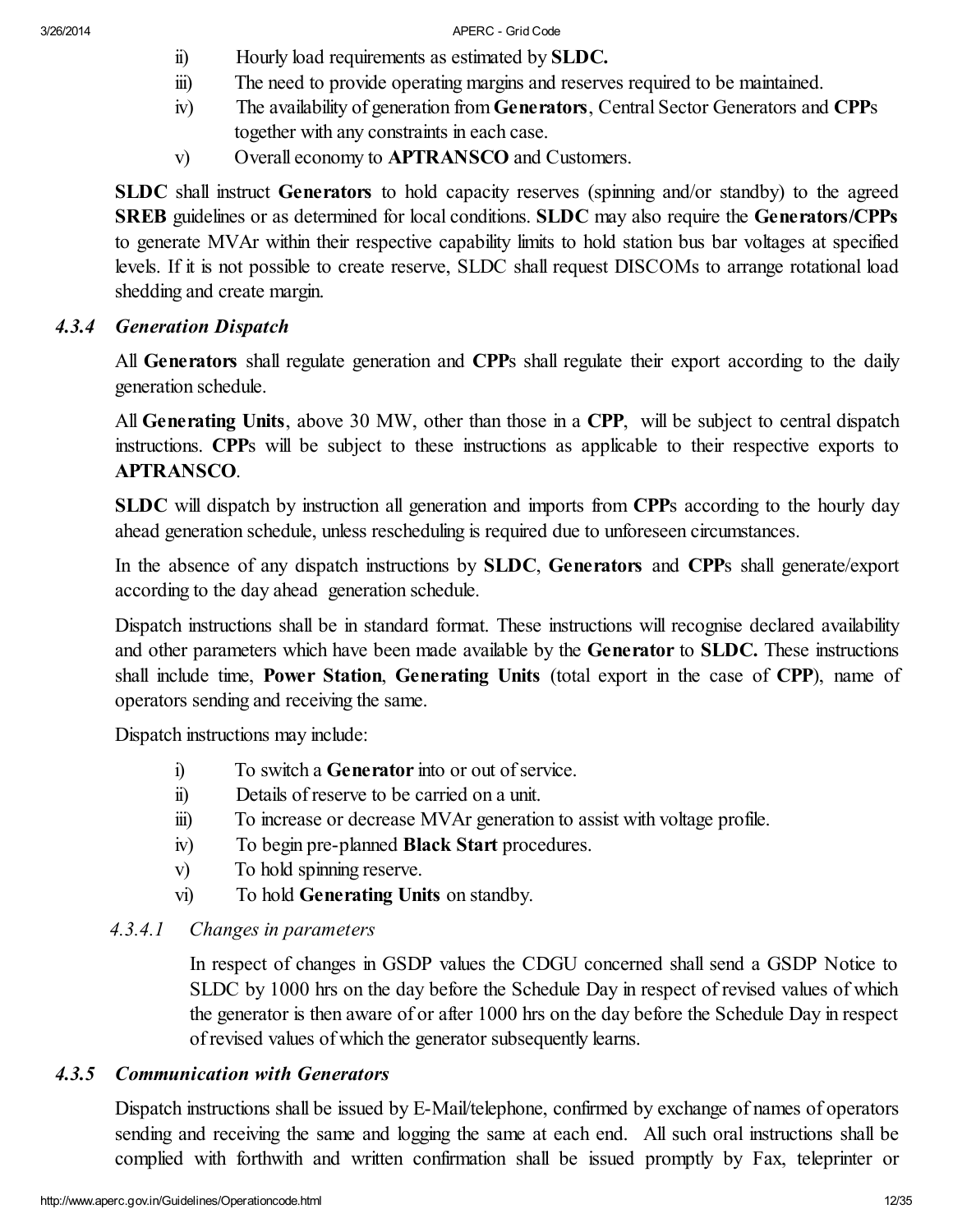otherwise.

# *4.3.6 Action Required by Generators*

All Generators shall provide hourly generation (MW and MVAr) to SLDC on real time basis.

All Generators and CPPs shall comply promptly with a dispatch instruction issued by SLDC unless this action would compromise the safety of plant or personnel.

The Generator and CPPs shall promptly inform SLDC in the event of any unforeseen difficulties in carrying out an instruction.

All Generating Units shall have Automatic Voltage Regulator (AVR) in service.

All Generators shall promptly transmit OUTAGE NOTICE to APTRANSCO/SLDC intimating all unplanned outages of any generating units/ auxiliaries which reduce the generation contribution to the grid.

All Generating Units shall have the governor available and in service and must be capable of automatic increase or decrease in output within the normal declared frequency range and within their respective capability limit.

Generators shall immediately inform SLDC by telephone of any loss or change (temporary or otherwise) to the operational capability of any Generating Unit which is synchronised to the system or which is being used to maintain system reserve. Generators shall inform **SLDC** any removal of AVR and/or governor from service with reasons.

CPPs shall similarly inform any change in status affecting their ability in complying with dispatch instructions.

On receiving Notice to synchronise by SLDC, generators shall sysnchronise the particular unit to the grid within the time prescribed. Inability to do so shall be intimated to SLDC without loss of time.

Generators shall not de-synchronise Generating Units, other than in respect of CPPs, without instruction from SLDC except on the grounds of safety to plant or personnel which shall be promptly reported to SLDC.

Generators and CPPs shall report any abnormal voltage and frequency related operation of Generating Units/feeders promptly to SLDC.

Generators shall not synchronise Generating Units, other than in respect of CPPs, without instruction from SLDC. In emergency situations, the Generator may synchronise Units with the grid without prior intimation in the interest of the operation of the grid following standing instructions developed for such purpose under "contingency planning".

Should a Generator fail to comply with any of the above provisions, it shall inform SLDC promptly of this failure.

SLDC may instruct generators to keep any CDGU as <u>hot standby.</u> The generator shall comply with such instructions. A clause shall be included into the PPA for the charges payable by APTRANSCO to the generator for keeping a CDGU as hot standby.

# *4.3.7 Enhancement Of Schedule And Dispatch Procedure*

Schedule and dispatch procedures shall be suitably enhanced to cater to tariff agreements as soon as any such agreement is reached with Generators, CPPs, and IPPs.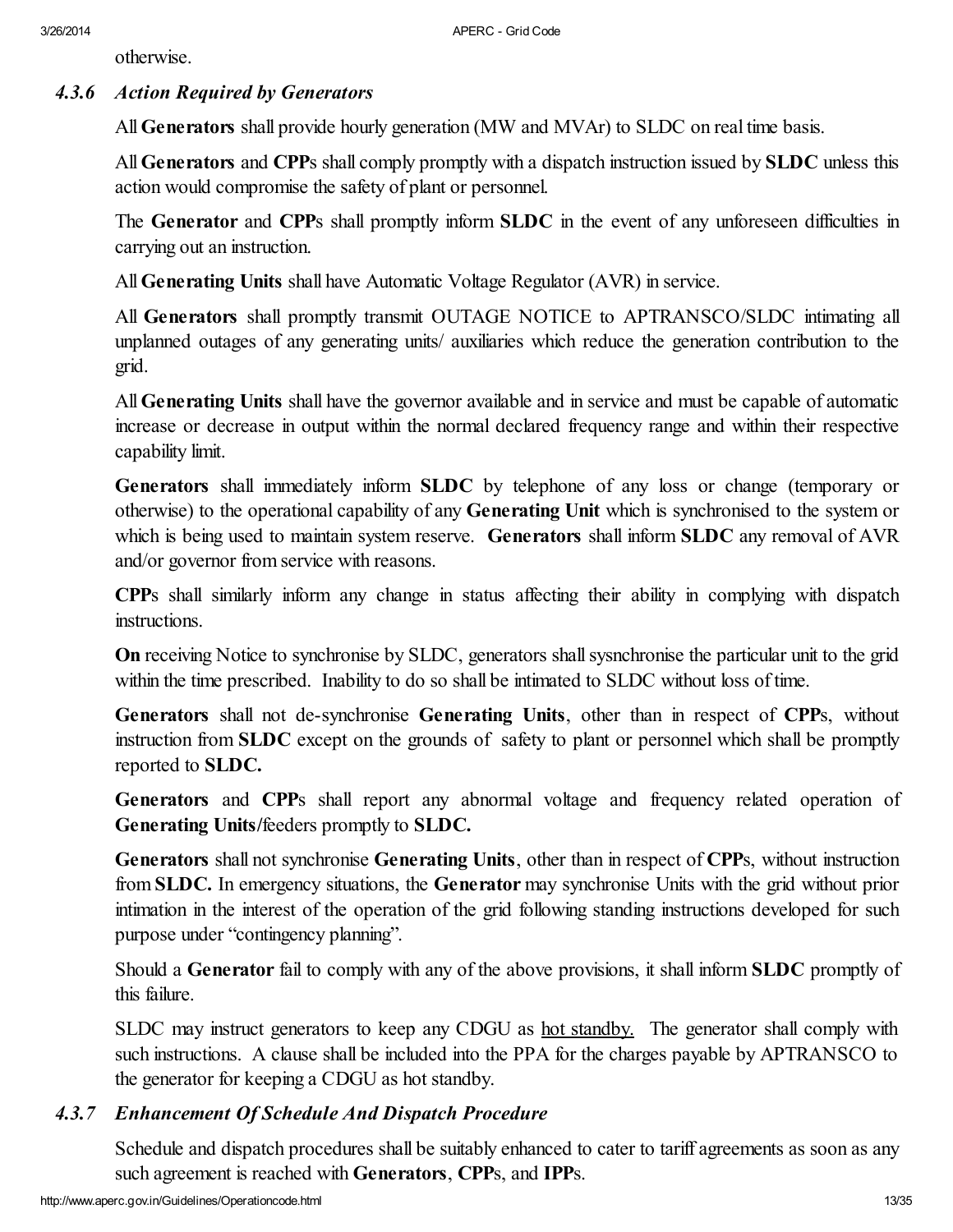# *4.3.8 Frequency Management*

SLDC shall monitor the frequency of the transmission system and take action to ensure that they are within acceptable limits in coordination with SRLDC. Corrective action shall be initiated when frequency deviates by 1% from the nominal value. Whenever the frequency tends to fall below 50.0 Hz SLDC shall increase the drawals from Generating Stations including ISGS, according to a pre-arranged pattern based on economic and merit order despatch. Inter-state drawals also may be increased/ commenced as per agreements in force.

SLDC shall monitor actual drawal against scheduled drawal and regulate internal generation/demand to maintain this schedule. The scheduled drawal shall be intimated by SLDC beforehand to all Users (DISCOMs and EHT Customers). The scheduled drawal shall be estimated from previous maximum drawal (power as well as daily energy drawal). The DISCOMs can exceed the scheduled drawal by 5% without prior approval on any single day provided the frequency is above 49.5 Hz but must obtain prior approval from  $SLDC$  to continue the excess drawal from the second day onwards. The drawal can be increased without limit with prior approval of **SLDC**. Normally **SLDC** is expected to approve increase in load if the generation margin is deemed sufficient.

Generators and CPPs shall follow the despatch instructions issued by SLDC.

SLDC shall issue standing instructions to all DISCOMs and EHT consumers to reduce load by a given percentage at different low frequencies. APTRANSCO may request SRLDC to institute similar procedure in other Southern States.

Distribution Companies shall cooperate with SLDC in managing load, especially for maintaining the frequency during contingencies such as unexpected generation outage, by reducing the drawal from the transmission system on instruction from SLDC.

Whenever the frequency is below 49.5 Hz the drawals shall be restricted to drawal schedules. When the frequency falls below 49.0 Hz requisite load shedding shall be arranged by SLDC through the DISCOMs.

Frequency indicating meters shall be installed at ALDC control rooms, EHT Sub Stations, 33 kV Sub Stations feeding more than 10 MW and in the premises of EHT consumers, captive power plants and cogeneration units. Standing instructions may be given by SLDC regarding action to be taken when frequency falls below 50 HZ.

*4.3.8.1 High Frequency Related Emergencies*

When the frequency is tending to increase above the statutory upper limit, **SLDC** shall request the Generators to reduce generation and request SRLDC to take necessary action at Regional level. While reducing generation, merit order despatch procedure shall be followed by SLDC. In order to implement the merit order despatch, the relevant cost data shall be furnished by all CDGUs on one-month ahead basis.

The instructions to reduce generation will be issued by **SLDC** by Telephone communication. Failure of a Generator to follow the SLDC instructions in this context will constitute a violation of the CTI and will entail penalties.

During periods of high frequency operation, the SLDC telephone instructions to Generators shall supercede other provisions of the CTI, and all Acts, Rules and Regulations of State and Central Governments. Adequate authority shall be delegated to the duty Engineers of SLDC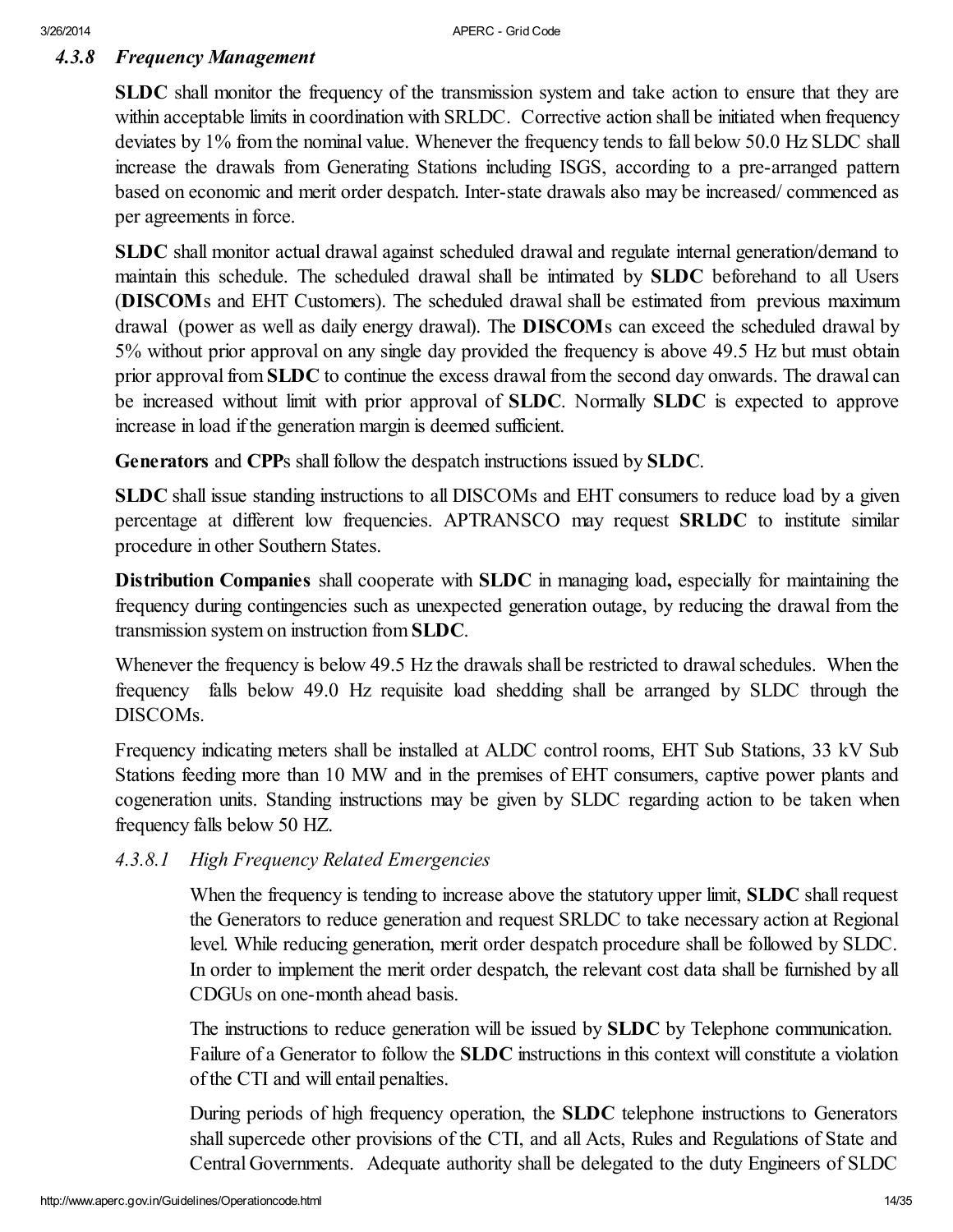to enable them to take spot decisions for on-line operation of the Grid.

On demand by a generator the SLDC shall confirm its verbal instruction by written instruction after the operation is completed. SLDC is responsible for complying all Codes, Acts, etc and must justify its instructions in the light of Codes, Acts, etc or must be ready to justify any deviation in dealing with an unforseen emergency threatening the security of the Grid.

#### *4.3.9 Voltage Management*

SLDC shall carry out load flow studies from time to time to predict where voltage problems may be encountered and to identify appropriate measures such as changing transformer tap settings or switching in compensation equipment to ensure that voltages remain within the defined limits. On the basis of these studies SLDC may instruct Generators and CPPs to maintain specified voltage levels at interconnecting points and determine voltage levels at the interconnection points with Distribution Companies.

SLDC shall continuously monitor 400/220/132 kV voltage levels at strategic sub-stations and communicate the values to SRLDC as basis of on-line operation.

Generators shall make available to SLDC the up-to-date capability curves for all Generating Units, as detailed in the Connection Code, indicating any restrictions, to allow accurate system studies and effective operation of the Transmission System. CPPs shall similarly furnish the net reactive capability that will be available for export to / import from Transmission System. Generators and CPPs shall inform SLDC of their reactive reserve capability promptly on request. SLDC may instruct Generating Units and CPPs to regulate MVAr generation within their declared parameters and request SRLDC, Bangalore to initiate corresponding action in other Southern States.

Distribution Companies shall participate in voltage management by regulating their drawal and by installing compensaton equipment as may be required.

If acceptable voltage levels still cannot be maintained by these measures, APTRANSCO shall take steps to augment the transmission system to meet the required voltage criteria.

### *4.3.10 Data Requirements*

Users shall provide SLDC with data for this Section as specified in Appendix 4D-2 to 4D-5.

#### 4.4 Contingency Planning

### *4.4.1 Introduction*

This Section describes the actions to be followed by all Users in the event Load Shedding is required and the recovery process to be followed by all Users in the event of total or partial blackouts occurring in the Transmission System or Regional System.

#### *4.4.2 Objective*

The objective of this Section is to define the responsibilities of all Users to prevent a Transmission System or Regional System blackout, and in the event of such an occurrence, to achieve the fastest recovery, taking into account essential loads, **Generator** capabilities and system constraints.

Black start restoration requires a coordinated approach by all participants to ensure a safe and timely return of electric service to the distribution companies. Each participant is required to have procedures in place to facilitate a timely return of electric supply to the entire grid. Some large coal generating plants require start-up power within one hour of a blackout or they will take a minimum of five hours to start up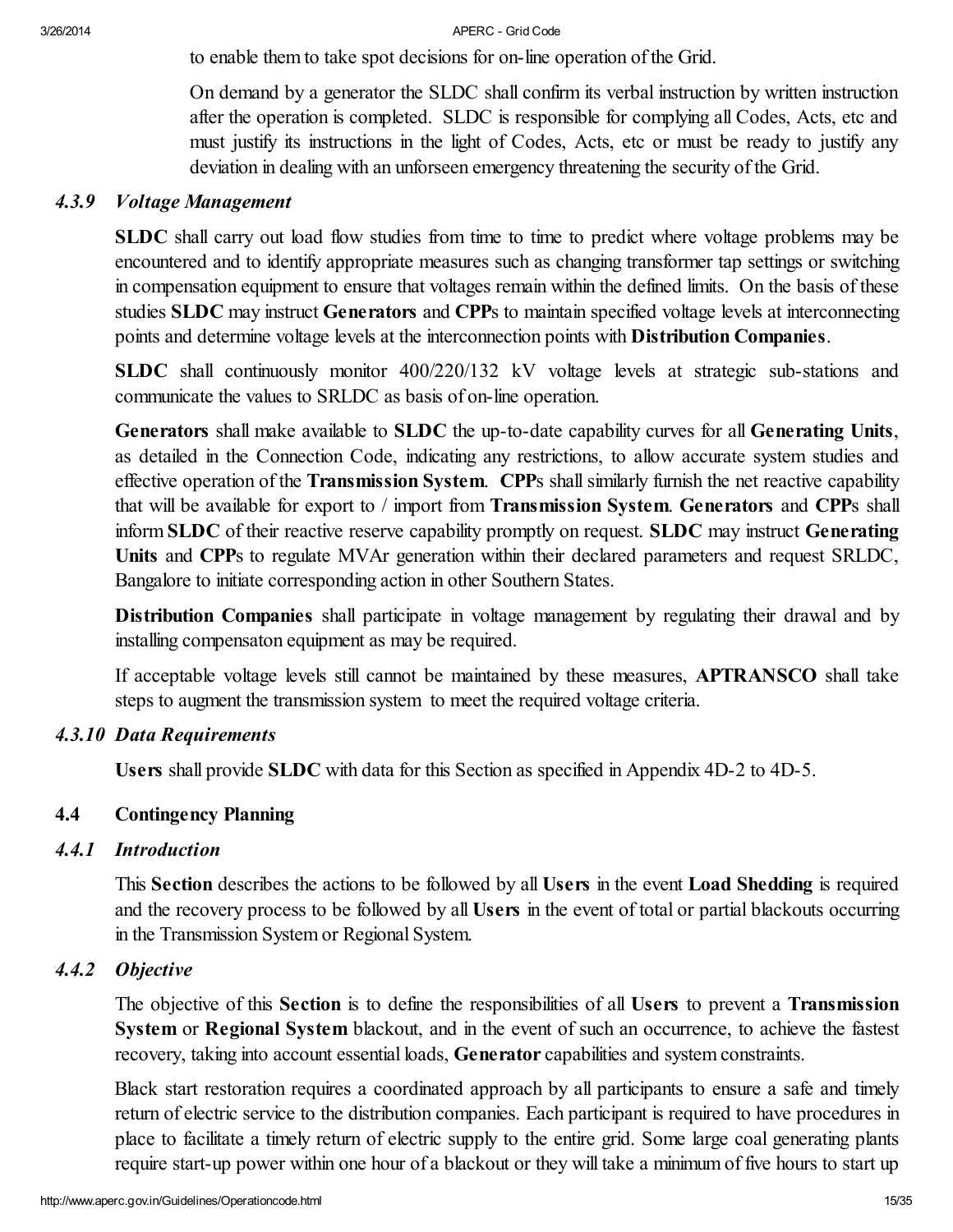again. It is imperative that these procedures are coordinated and that the associated control center staff are prepared.

Blackouts disrupt essential services throughout the state. Areas and municipalities will have disaster plans in place to deal with such disruptions and the State Government will be requested by APTRANSCO to set up a Disaster Management Cell with a control room having a twentyfour hours telephone service to assist with these disaster plans. Whenever a large area of the state is in a blackout condition, the **APTRANSCO** would notify the Disaster Services with information pertaining to the extent of the outage, expected duration and a phone number to be used for follow-up. Diesel Generators shall be installed at all hydel stations except those hydel stations like Pochampadu which dry up during summer, of capacities sufficient to allow start-up of one generating unit without need for external power.

### *4.4.3 Load Shedding Schedule*

Under falling frequency conditions, SLDC shall take appropriate action to issue instructions, in coordination with SRLDC, to arrest the falling frequency and restore it to be within normal range. Such instructions may include instructions to Users to reduce load demand by appropriate manual and /or automatic load sheddings.

Users shall provide to SLDC estimates of load that may be shed, when required, in discrete blocks with the details of the arrangements of such load sheddings.

#### *4.4.4 Restoration*

SLDC shall maintain a record of Power Station Black Start capability and associated Power Station Black Start plans.

APTRANSCO is responsible for maintaining uptodate restoration procedures following total or partial blackout. These procedures shall document the process to be followed by their associated control centre staff to ensure a safe, reliable, coordinated and expedient restoration of the electric supply to the transmission grid.

APTRANSCO shall recognize the need to integrate and coordinate with the restoration activities of other transmission grids. It is especially important that these procedures recognize the need to restore the grid in an organized and efficient manner regardless of ownership of generating plants and obligations to any particular load center.

APTRANSCO shall be responsible for gaining the endorsement of their black start procedures from the other transmission grids.

APTRANSCO shall be responsible for keeping their control centre staff adequately prepared and trained to restore the transmission grid in accordance with procedures defined above.

Users shall agree to Black Start procedures of APTRANSCO and promptly inform SLDC when unable to follow these procedures.

SLDC shall be responsible for directing the overall Transmission System restoration process by coordination with all Users and SRLDC.

DISCOMs shall be responsible for sectionalising the Distribution System into discrete, unconnected blocks of demand. They shall advise SLDC of the amount of MW likely to be picked up by the synchronising Generating Unit.

Generators shall be responsible for commencing their planned Black Start procedure on the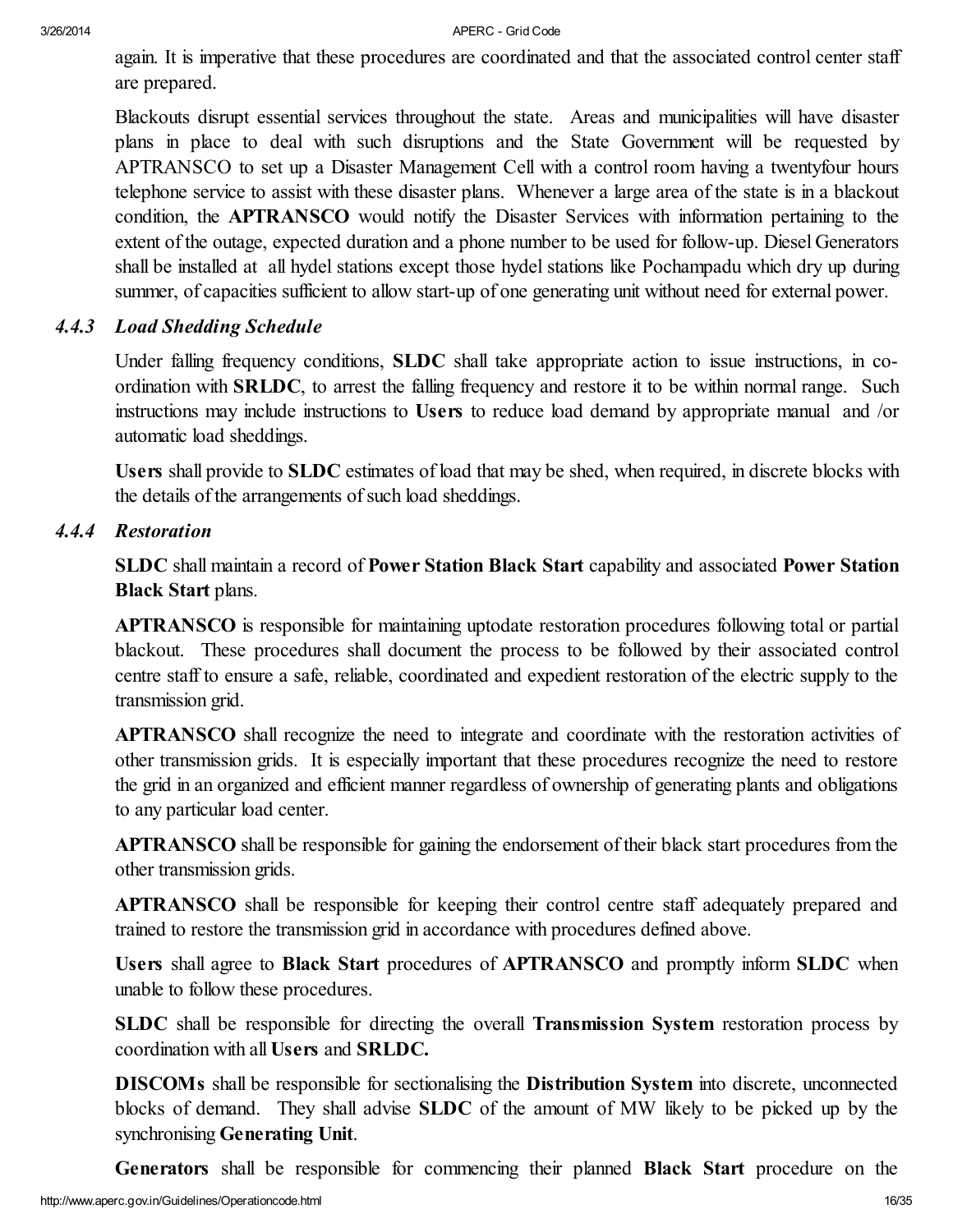instruction of SLDC and steadily increasing their generation according to the demand which SLDC is able to make available. Hydel Stations shall maintain the Diesel Generating units in good condition so that the hydel generating units can be started without external power as provided in 4.5.2.

Current copies of black start procedures will be circulated to the appropriate agencies not later than November 15th of each calendar year. Approval by all agencies shall be acquired no later than December 31st of the same calendar year.

#### *4.4.5 Black Start Procedures*

The situation prevailing prior to the occurrence of the contingency, e.g. availability of specific Generators, transmission circuits and load demands, will largely determine the restorations process to be adopted in the event of a total blackout. SRLDC and SLDC shall coordinate to determine the extent of the problem. SLDC shall advise all Users of the situation and follow the strategy as outlined below for restoration.

Each User shall have designated persons authorised for operation and control available for communication and acceptance of all operational communications throughout the contingency. Communication channels shall be restricted to operational communications only till normalcy is restored.

### *4.4.5.1 Total Regional Blackout*

First it is to be ascertained whether AP System is blacked out or the entire Southern Region is blacked out. If the entire Southern Region is blacked out SLDC shall play its partial role. If only AP System is blacked out SLDC shall direct restoration and obtain assistance from other States and SRLDC.

SLDC shall instruct all relevant Generators having Power Stations with Black Start capability to commence their pre-planned Black Start procedure. SLDC may require CPPs to extend start-up power supply to Generators as may be feasible.

SLDC shall prepare the Transmission System for restoration by creating discrete power islands with no interconnection. Close co-ordination with concerned Distribution Companies shall be maintained during the restoration process to arrange for discrete demand blocks becoming available to stabilise Generating Units, as these become available in individual islands. Generators to whom start up power supply is made available shall sequence their start up to match their auxiliary power demand with the supply available.

Generators shall inform SLDC as Generating Units become available to take load, in order that the APTRANSCO may assess the MW demand which the Generating Unit is likely to pick up on circuit breaker closure.

SLDC shall co-ordinate with Generators and Distribution Companies to:

- i) Form discrete power islands with one Generating Unit feeding some local demand.
- ii) Extend islands by adding more Generating Units and more demand in a coordinated manner maintaining load generation balance.
- iii) Synchronise islands to form a larger, more stable island.

SLDC shall, taking into account sites where system synchronisers are available, gradually extend the synchronisation until all demand is restored.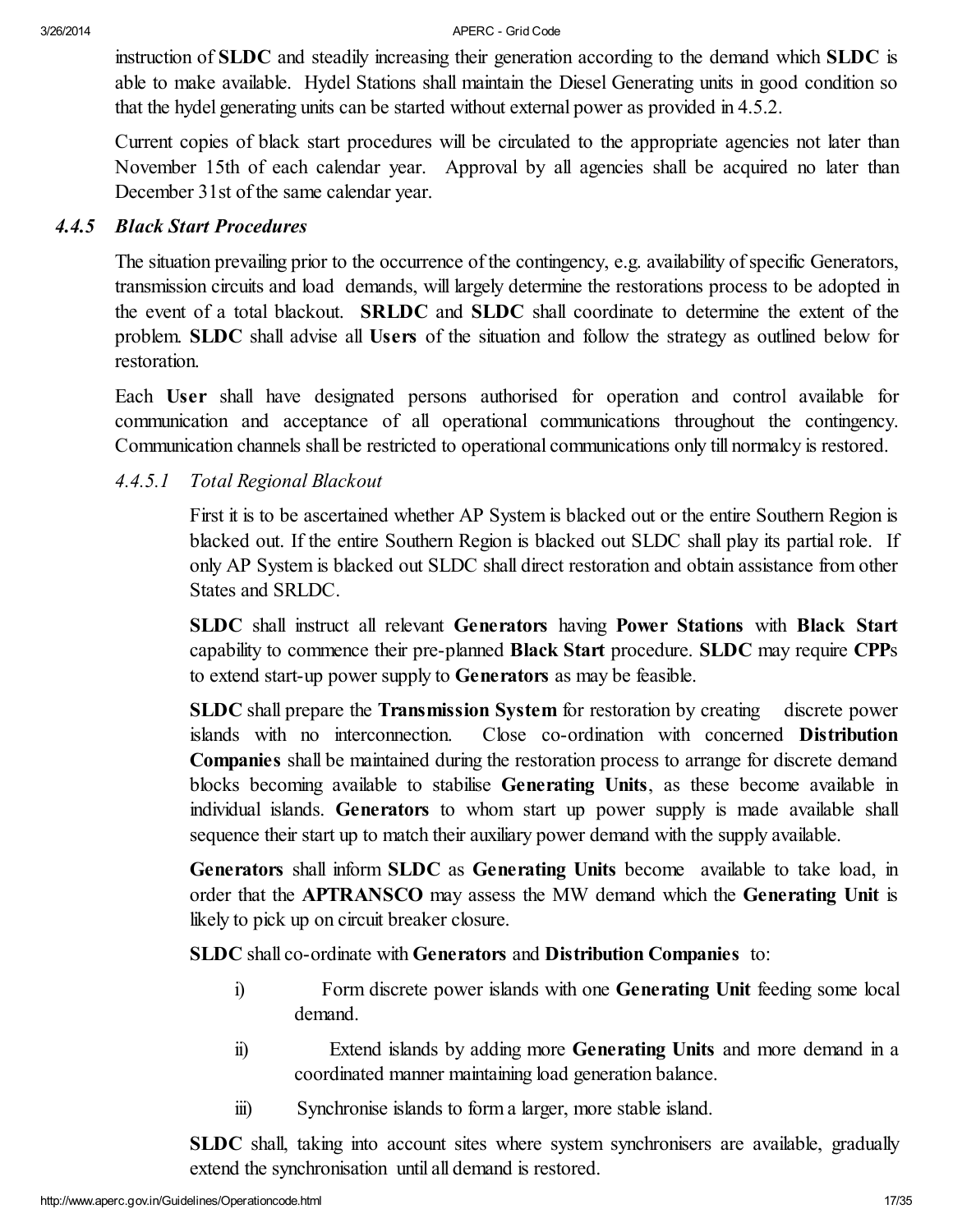SLDC shall utilise any Regional or interstate assistance available, if appropriate, at any time to assist in the above process. The procedure developed by SRLDC shall be followed. Also the Indian Electricity Grid Code is to be followed.

*4.4.5.2 Total Transmission System Blackout*

SLDC shall carry out the strategy for total **Regional** blackout.

SLDC shall carry out simultaneous action to utilise radial feeders from the Southern Region and neighbouring States.

*4.4.5.3 Partial Transmission System Blackout*

SLDC shall ensure with Users that the security of the healthy part of the Transmission System is maintained.

SLDC shall gradually extend the healthy system to provide start  $-$  up power to appropriate Generating Units.

SLDC shall, in close co-ordination with the Distribution Companies and Generators, gradually restore demand to match generation as it becomes available.

All users shall take care to ensure load generation balance is maintained at all times under SLDC's direction.

*4.4.5.4 Blackout involving ISTS Elements:*

Where ISTS elements or important elements of AP State system having significant operational impact on ISTS are involved in the black out the recovery procedures provided in the relevant Section of IEGC are to be complied with.

### *4.4.6 Special Considerations*

During the restoration process following Transmission System or Regional System back out conditions, normal standards of voltage and frequency shall not apply.

A list of essential loads and priority of restoration is given in the Appendix C.

Distribution companies with essential loads shall separately identify non-essential components of such loads, which may be kept off during system contingencies. **Distribution Companies** shall draw up an appropriate schedule with corresponding load blocks in each case. The non-essential loads can only be re-energised when system normalcy is restored, and as advised by SLDC.

All Users shall pay special attention in carrying out the procedures so that a secondary collapse, due to undue haste or inappropriate loading, is avoided.

Despite the urgency of the situation, careful, prompt and complete logging of all operations and operational messages shall be ensured by all Users to facilitate subsequent investigation into the incident and the efficiency of the restoration process. Such investigation shall be conducted promptly after the incident.

# 4.5. Operational Coordination with PGCIL, CTU,SRLDC and SREB

# *4.5.1 Interface With Southern Regional Electricity Board*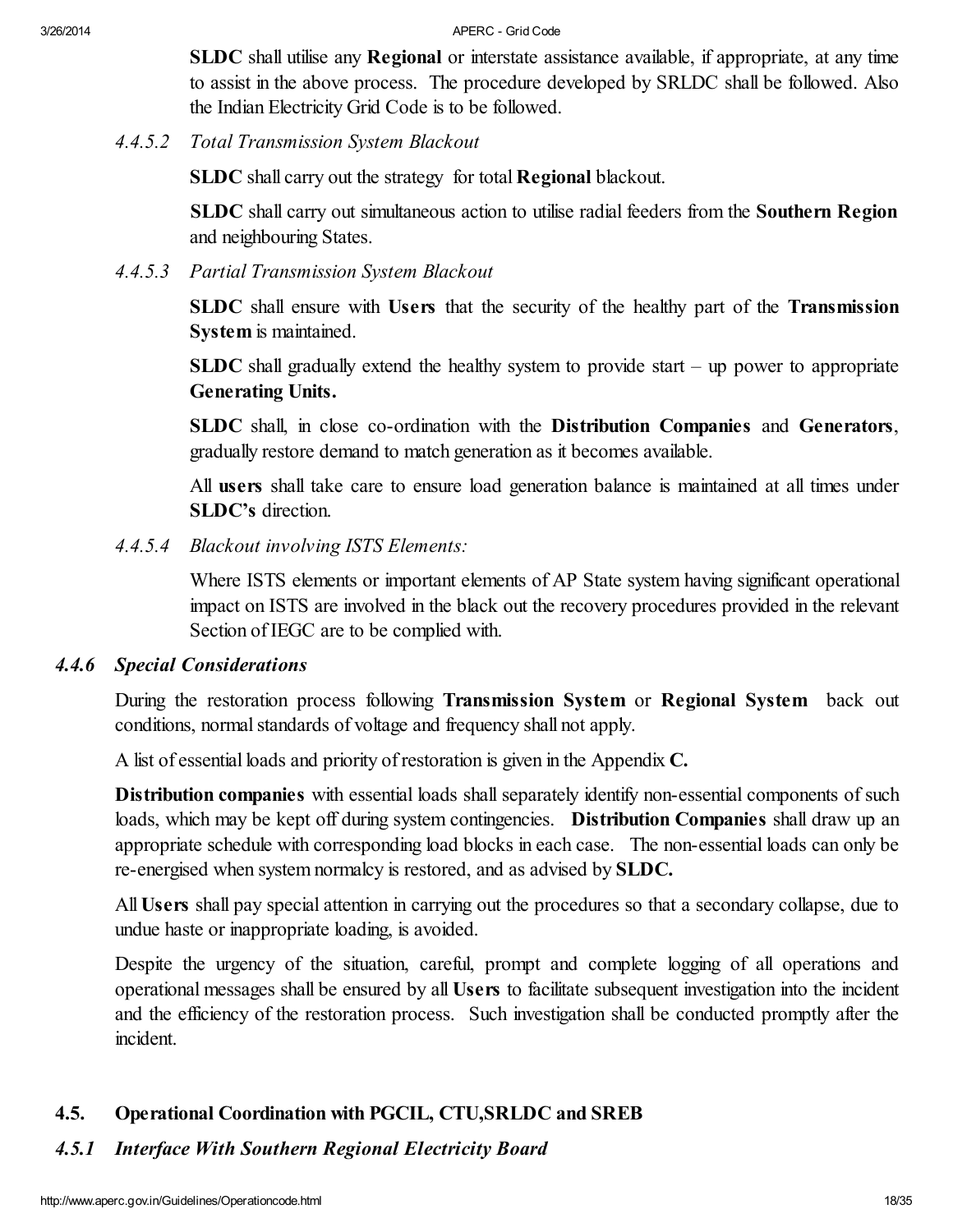- a) The Chief Executive (Chairman and Managing Director) of **APTRANSCO** shall represent A.P. State power sector in toto in all affairs pertaining to SREB, ISGS, Power Grid Corporation and SRLDC. Similarly one Chief Engineer, or one Superintending Engineer, of **APTRANSCO** shall attend the Bimonthly/Quarterly meetings of SREB and shall represent all other Power Sector entities of A.P. State. In the monthly and quarterly meetings past situations are reviewed and future programmes are chalked out, including any operational modification, Transmission augmentation and commercial issues of inter regional and intra regional energy transactions. **APTRANSCO** represents the interests in general of A.P. State at the SREB.
- b) **APTRANSCO** shall coordinate the day to day operational issues of the A.P Power System and furnish the data required by SRLDC/SREB and participate in smooth integrated operation of Southern Region.
- c) **APTRANSCO** shall depute its experts to the quarterly Protection Committee Meetings (which analyse fault trippings and decides on improvements which may be necessary) and also to Operation Committee meetings of SREB.
- d) **APTRANSCO** will co-ordinate with SREB transmission line outage planning, generation planning and scheduling of generation unit outage planning, demand estimation, system operational improvement transmission augmentation and similar operational and planning programmes of AP Electricity Sector.
- e) SLDC shall, in emergency situations, co-ordinate with SRLDC with regard to power exchange and service restoration.
- f) All utilities including all Generators and DISCOMs shall comply with the instructions of SLDC and SRLDC to carry out the integrated operation of the Southern Regional Grid of which AP State is a part. To this end the utilities shall follow the CTI (AP Grid Code), the Indian Electricity Grid Code, "Operating Procedures of Southern Region" issued by SRLDC and the Operating Procedures and Manuals formulated by PGCIL and APTRANSCO . All utilities shall comply with the instructions issued by APSLDC and SRLDC in the course of their real time operation and control of the system. If any entity has a grievance or objection to the spot instructions of SLDC or SRLDC, the entity must first comply and then the lack of fairness must be brought to the notice of SLDC/ SRLDC for redressal in subsequent period, failing which the entity may lodge a complaint with APERC /CERC. If any entity cannot immediately implement an instruction of SLDC/ SRLDC due to reasons beyond its control or due to the equipment limitation then the entity must immediately intimate the same (inability to comply) to SLDC/SRLDC and seek a revised instructions which can be implemented under the circumstances.

# *4.5.2 Coordination with SREB and SRLDC*

APTRANSCO shall coordinate with SREB and SRLDC in maintaining the voltage, frequency and security in the Southern Regional Grid. The Transmission lines of PGCIL, Inter – State lines, critical lines of AP System and the entitlements of ISGS are listed in statements  $4-1$ ,  $4-2$  and  $4-3$ . The updated lists are to be kept with SLDC . Also a list of important elements vital for the operation of Southern Regional Grid as recognised by SRLDC in addition to those listed in statements  $4 - 1$  and  $4 - 2$ , is prepared and kept with SLDC for enabling compliance with sub section 6.2 (c) and (d) of Indian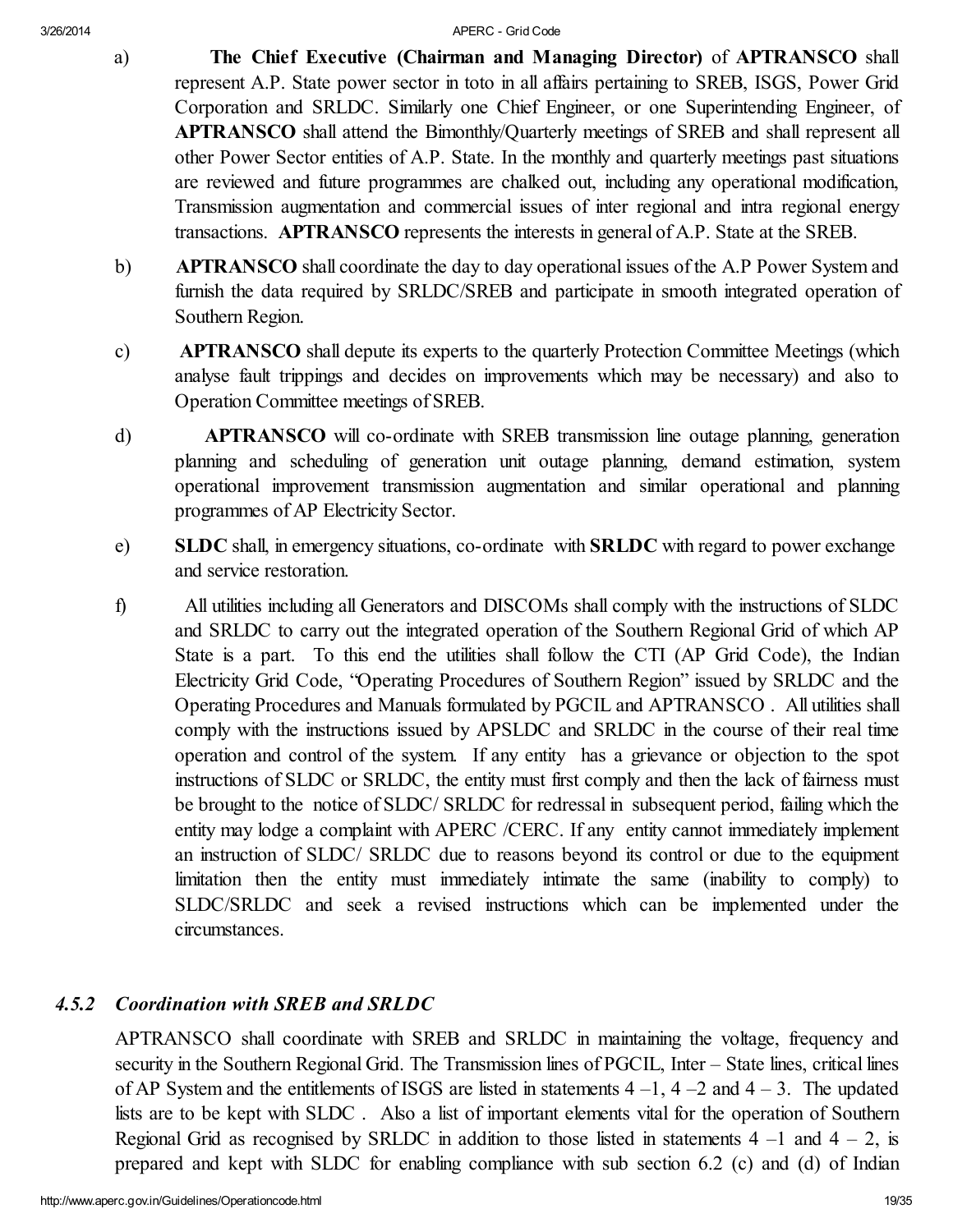Electricity Grid Code wherein it is stipulated that no important element of the Regional Grid shall be deliberately opened without prior clearance of SRLDC.

| 1.  | $400kV$ Cuddapah – Bangalore    | $AP -$ Karnataka   |
|-----|---------------------------------|--------------------|
| 2.  | 400kV Nagarjuna Sagar - Raichur | AP — Karnataka     |
| 3.  | 400kV Gooty - Bangalore         | $AP -$ Karnataka   |
| 4.  | 400kV Cuddapah - Sriperambadur  | AP — Tamil Nadu    |
| 5.  | 400kV Ramagundam - Chandrapur   | $AP$ - Maharashtra |
|     | Double Circuit                  |                    |
| 6.  | 400kV Gazuwaka—Jeypore          | Orissa<br>$AP-$    |
| 7.  | 400kV Ramagundam-Hyderabad      | AP                 |
|     | Double Circuit                  |                    |
| 8.  | 400kV Hyderabad-Nagarjunasagar  | AP                 |
|     | Single Circuit                  |                    |
| 9.  | 400kV Ramagundam—N'sagar        | AP                 |
|     | Double Circuit                  |                    |
| 10. | 400kV Ramagundam—Khammam        | AP                 |
|     | Single Circuit                  |                    |
| 11. | 400kV Khammam—Nunna             | AP                 |
|     | Single Circuit                  |                    |
| 12. | 400kV Nunna-Vishakapatnam       | AP                 |
|     | Single Circuit                  |                    |
| 13. | 400kV N'Sagar-Cuddapah          | AP                 |
|     | Double Circuit                  |                    |

### Table 4-1 I. Central Sector Interconnecting Transmission Network in A.P

# II. Interstate Lines Connecting A.P State with Neighbouring States

|                  | 220kV Gachibowli, Hyd - Sadem, | AP-Karnataka      |
|------------------|--------------------------------|-------------------|
| 2.               | 220kV Gooty-Bellary            | AP-Karnataka      |
| $\overline{3}$ . | 220kV Chittor-Tiruvalam        | AP-Tamil Nadu     |
| $\overline{4}$ . | 220kV Sulurpet—Gummidipundi    | AP— Tamil Nadu    |
| 5.               | 132kV Guntakal-Hampi           | AP-Karnataka      |
| 6.               | 66kV Bellary-Adoni             | AP-Karnataka      |
| $\overline{7}$ . | 220kV Upper Sileru—Balimela    | AP-Orissa         |
| 8.               | HVDC Lower Sileru-Barsur       | AP-Madhya Pradesh |

# Table 4-2

# Critical 220 kV Lines Owned By AP State

- (1) Kothagudem Shapurnagar
- (2) Lower Sileru KTPS Double Circuit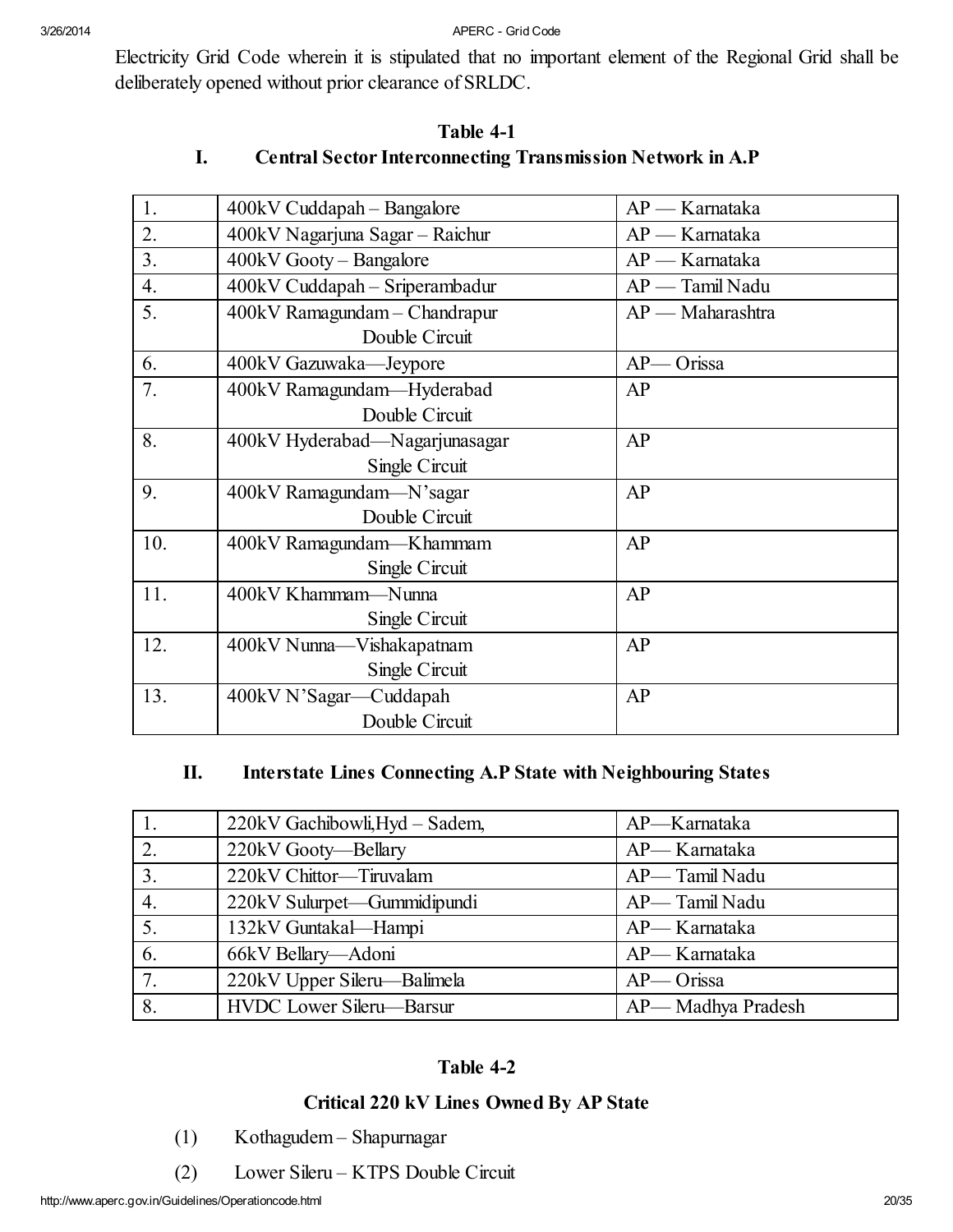- (3) KTPS Miryalaguda Single Circuit
- (4) Visakhapatnam Bommur Nidadavolu Bhimadolu Vijayawada Double Circuit
- (5) VTS Tallapalli Double Circuit
- (6) Srisailam Somayajulapalli Gooty Double Circuit
- (7) Srisailam Mydukur-Cuddapah-Chinakampally.
- (8) Srisailam Chandrayanagutta Double Circuit
- (9) VTS--Tadikonda Double Circuit
- (10) Tadikonda--Ongole Single Circuit
- (11) Ongole--Podili Double Circuit
- (12) VTS—Podili Double Circuit
- (13) Podili—Srisailam Double Circuit
- (14) Tallapalli—Srisailam Double Circuit
- (15) Nagarjunasagar—Tallapalli Double Circuit
- (16) Nagarjunasagar—Tallapalli Single Circuit
- (17) VTS—Malkaram Double Circuit (Via Narketpalli and Chilakallu)
- (18) KTS V—Khammam Double Circuit
- (19) Khammam— Wadde Kothapalli

# Table 4-3

# National Power Stations With AP Entitlements

|                                                      | <b>TOTAL</b> | <b>CAPACITY</b> | <b>AP SHARE</b> |
|------------------------------------------------------|--------------|-----------------|-----------------|
|                                                      | (MW)         |                 | (MW)            |
| 1. Ramagundam Super Thermal Station                  | 2100         |                 | 580             |
| (NTPC)                                               |              |                 |                 |
| 2. Madras Atomic Power Project                       | 340          |                 | 28              |
| (MAPP)                                               |              |                 |                 |
| Corporation<br>3 <sub>1</sub><br>Lignite<br>National |              |                 |                 |
| (NLC)                                                |              |                 |                 |
| Mine cut II, Stage I                                 | 580          |                 | 97              |
| Mine Cut II, Stage II                                | 790          |                 | 180             |
| <b>TOTALS</b>                                        | 3810         |                 | 885             |
| Approximate AP Share of unallocated                  |              |                 | 115             |
| Capacity                                             |              |                 |                 |
| Total Approximate AP Entitlement                     |              |                 | 1000            |
| from National Power Stations                         |              |                 |                 |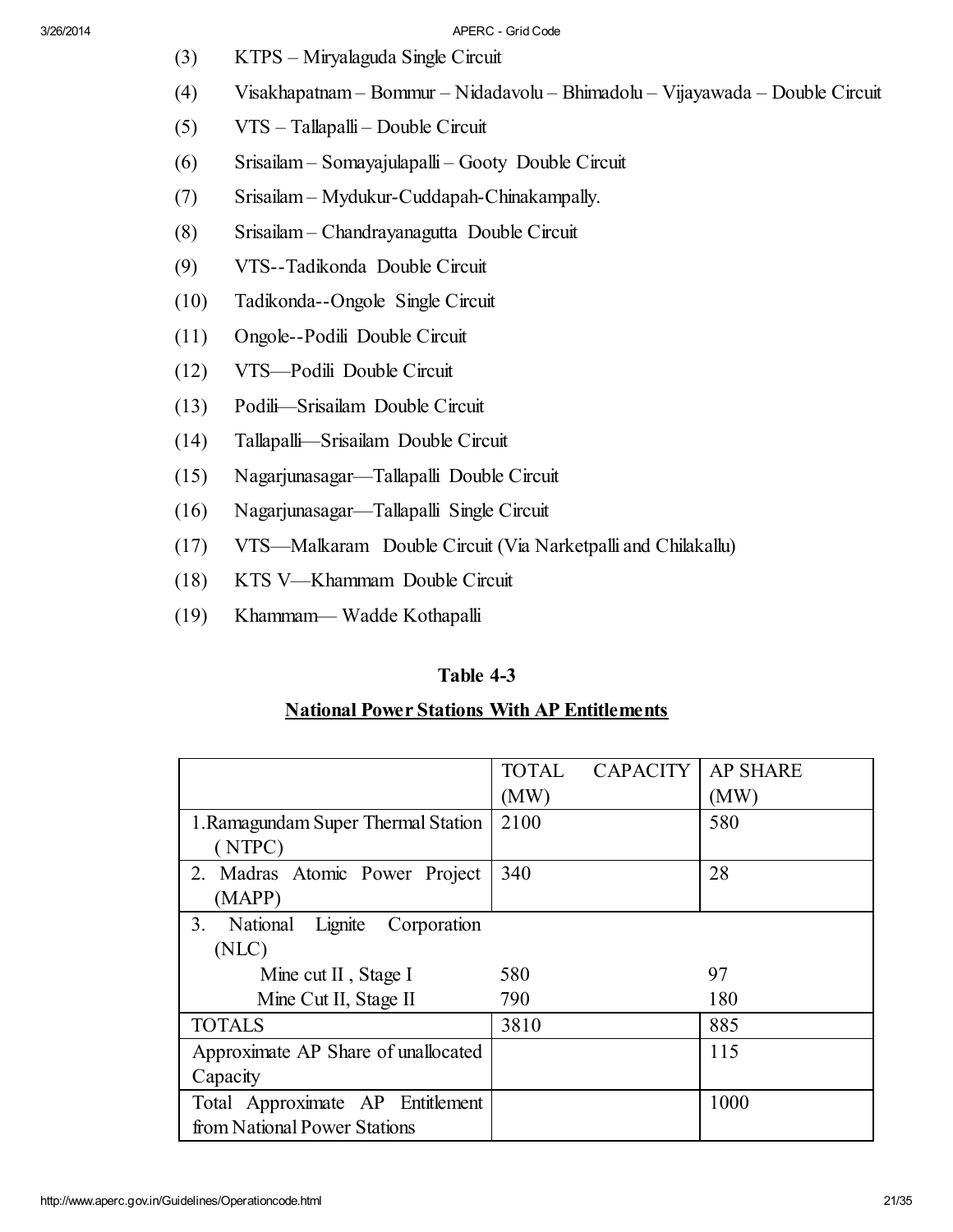#### 4.6 Protection Committee

Protection committee shall be formed with following composition:-

| Chairman     | Deputee from APTRANSCO                         |
|--------------|------------------------------------------------|
| Secretary    | Deputee from APTRANSCO                         |
| Member       | <b>APGENCO</b> (Thermal) Protection in Charge  |
| Member       | Protection Engineer of any IPP, Deputed by all |
|              | IPPs to represent all IPPs, CPPs and JVCs      |
| Member       | Protection of APGENCO (Hydro)                  |
| Member       | <b>SREB</b>                                    |
| Four Members | One from each of the four DISCOMs              |

(The Chairman and Secretary who are from APTRANSCO and the Representative of SREB shall represent the interests of SRLDC, PGCIL and ISGS also).

The Committee shall hold a meeting at least once quarterly and also after every major incident in the AP Grid. All trippings and incidents shall be discussed at the Meetings and any remedial measures including modification to protection schemes, change of relay setting etc. shall be resolved at these meetings.

Revisions to the parts of the CTI dealing with protection issues shall be proposed and initiated by the Protection Committee. When such revisions are contemplated, the protection committee shall send its representative to CTI review meetings for placing the issues and committee's recommendations before the Panel.

The Protection Committee may invite experts from relay manufacturers, consultants and representatives of other power sector organizations for participation in the meetings without voting rights.

The Chairman of the Protection Committee is ex-officio member of the CTI Review Panel and he or his representative shall attend allCTI Review Panel Meetings whenever protection matters are discussed.

#### 4.7 Cross Boundary Responsibility

#### *4.7.1 Introduction*

This Section sets down the requirements for maintaining safe working practices associated with cross boundary operations. It lays down the procedures to be followed when work is required to be carried out on electrical equipment that is connected to another User's system.

#### *4.7.2 Objective*

The objective of this Section is to achieve agreement and consistency on the principles of safety as prescribed in Indian Electricity Rules when working across a control boundary between APTRANSCO and another User.

#### *4.7.3 Safety Coordinator*

APTRANSCO and all Users shall nominate suitably authorised persons to be responsible for the co‑ordination of safety across APTRANSCO/User interfaces and boundaries. These persons shall be referred to as Safety Coordinators.

#### *4.7.4 Procedures*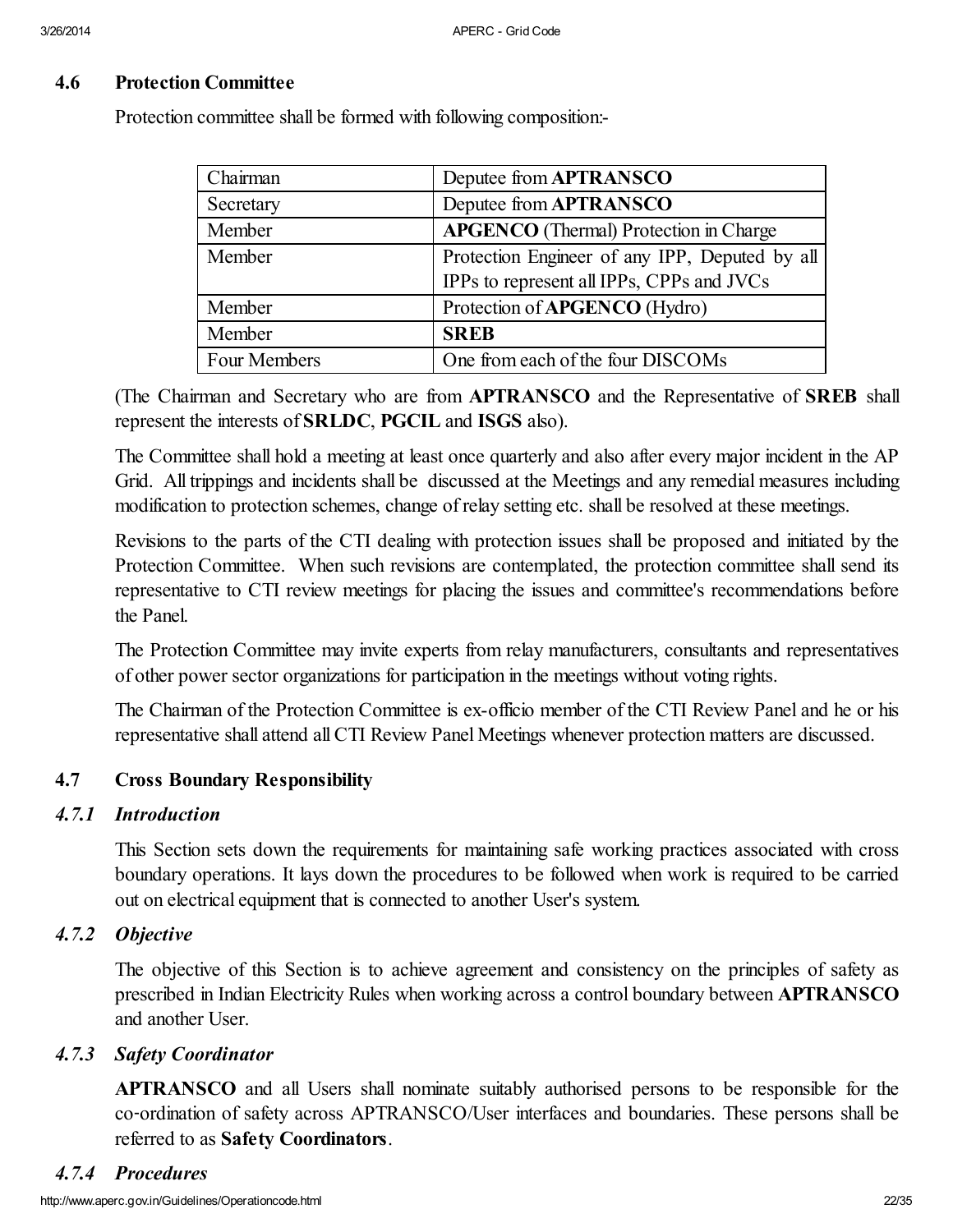*4.7.4.1 General*

- (i) APTRANSCO shall issue a list of Safety Coordinators (names, designations and telephone numbers) to all Users who have a direct control boundary with APTRANSCO. The jurisdiction of each Safety Coordinator shall be clearly indicated in the list. This list shall be updated promptly whenever there is change of name, designation or telephone number.
- (ii) All Users with a direct control boundary with the APTRANSCO shall issue a similar list of their Safety Coordinators to the APTRANSCO, which shall be updated promptly whenever there is a change to the Safety Coordinators list.
- (iii) Whenever work across a control boundary is to be carried out, the Safety Coordinator of the party wishing to carry out work shall directly contact the other relevant Safety Coordinator. Code words will be agreed at the time of work to ensure correct identification of both parties.
- (iv) Contact between the Safety Coordinators shall normally be by direct telephone. Should the work extend over more than one shift the Safety Coordinator shall ensure that the relief Safety Coordinator is fully briefed on the nature of the work and the code words in operation.
- (v) The Safety Coordinators shall co‑operate to establish and maintain the precautions necessary for the required work to be carried out in a safe manner. Both the established isolation and the established earth shall be locked in position, where such facilities exist, and shall be clearly identified preferably with easily visible signs.
- (vi) Work shall not commence until the Safety Coordinator of the party wishing to carry out the work is satisfied that all the safety precautions have been established. This Safety Coordinator shall issue agreed safety documentation to the working party to allow work to commence.
- (vii) When work is completed and safety precautions are no longer required, the Safety Coordinator who has been responsible for the work being carried out shall make direct contact with the other Safety Coordinator to request removal of those safety precautions.
- (viii) The equipment shall only be considered as suitable for return to service when all safety precautions are confirmed as removed, by direct communication using code word contact between the two Safety Coordinators, and return of agreed safety documentation from the working party has taken place.
	- i) APTRANSCO shall develop an agreed written procedure for cross boundary safety and continually update it.
	- ii) Users shall also develop written procedure for crossboundary safety at each connection point.
	- iii) Any dispute concerning Cross Boundary Safety shall be resolved at an appropriate higher level of authority.

# *4.7.4.2 Special Considerations*

(i) For cross boundary circuits, all Users shall comply with the agreed safety rules which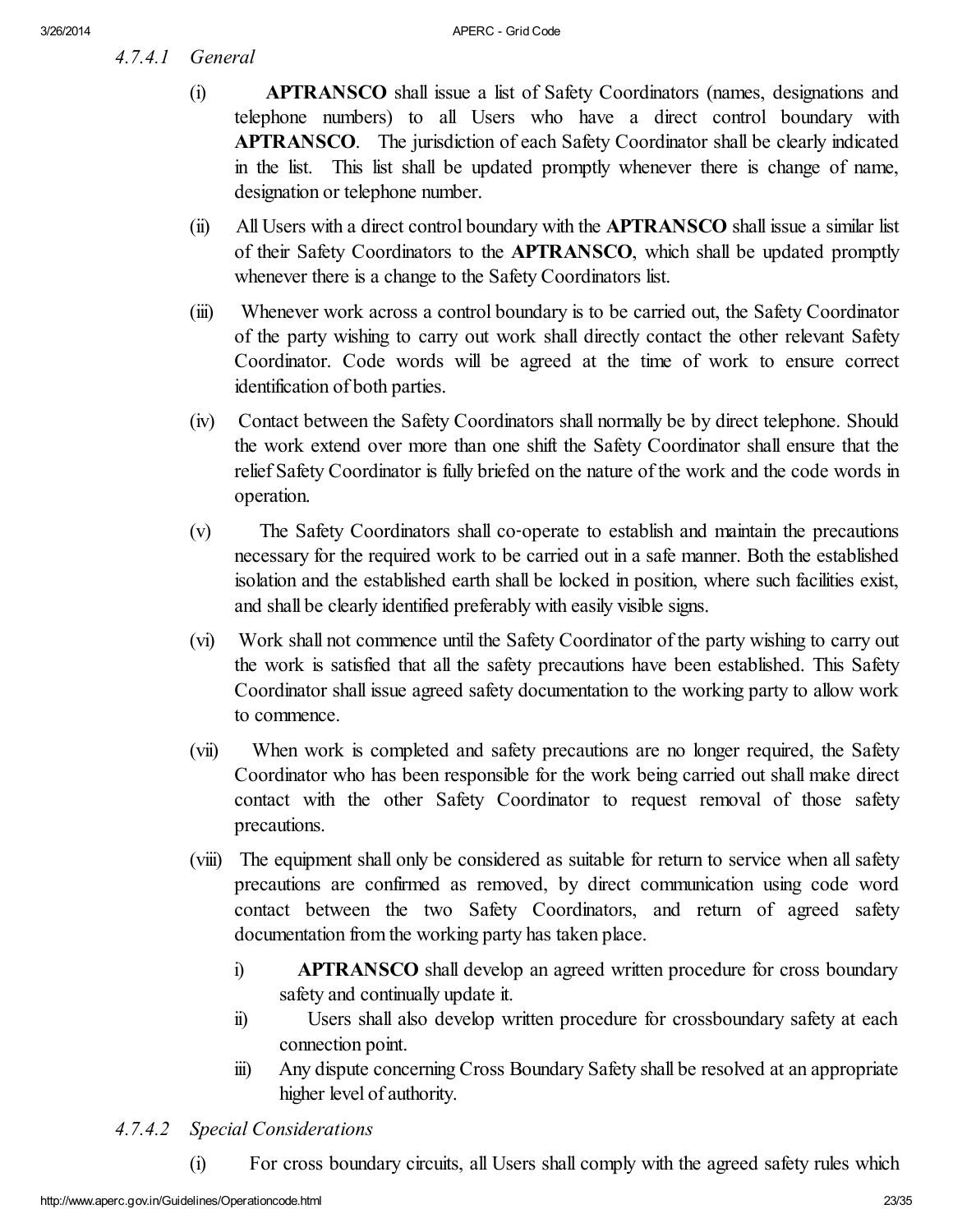must be in accordance with IE Rules.

(ii) All equipment on cross boundary circuits which may be used for the purpose of safety coordination and establishment of isolation and earthing, shall be permanently and clearly marked with an identification number or name, that number or name being unique in that sub‑station. This equipment shall be regularly inspected and maintained in accordance with manufacturer's specification. Each Safety Coordinator shall maintain a legibly written safety log, in chronological order, of all operations and messages relating to safety coordination sent and received by himself. All safety logs shall be retained for a period of not less than 10 years.

# *4.7.5 Site Responsibility Schedule:*

The Safety Coordinator and working party at a connection site shall refer to the Site Responsibility Schedule for that site and follow the safety rules pertaining to that site. These safety rules shall be recorded on the Site Responsibility Schedule.

### 4.8 Operational Liaison

### *4.8.1 Introduction*

Operational Liaison details the requirement for exchange of information relating to operations and/or events on the total system including the Southern Regional System which may have an operational effect on:

- a) The APTRANSCO System in the case of an Operation and/or Event occurring on a User system.
- b) A User System in the case of an Operation and/ or Event occurring in the APTRANSCO System.

The procedure for issue of warnings in the event of a risk of serious and widespread disturbances on the whole or part of the **APTRANSCO** system are set out in the following sections.

### *4.8.2 Objective*

The objective of this section is to specify the information to be exchanged between Users in order to identify the potential impact of an operation and/or event and to assess the possible risk arising therefrom, so that appropriate action is taken by the relevant party to maintain the integrity of the APTRANSCO system. Also in the case of an Operation in the system of one User the execution of associated, corresponding and coordinating operations by other Users and/or APTRANSCO in the correct sequence and with the required promptness are to be ensured through a Operational Liaison (O.L) process to safeguard the integrity and healthy operating condition of the APTRANSCO System as well as the systems of the Users concerned.

# *4.8.3 Definitions*

*Operation*: means scheduled or planned actions relating to the operation of a system.

*Event* means an unscheduled or unplanned occurrence on a system including faults, incidents and breakdowns.

*Operational Effect* shall mean any effect on the operation of the relevant system which may cause the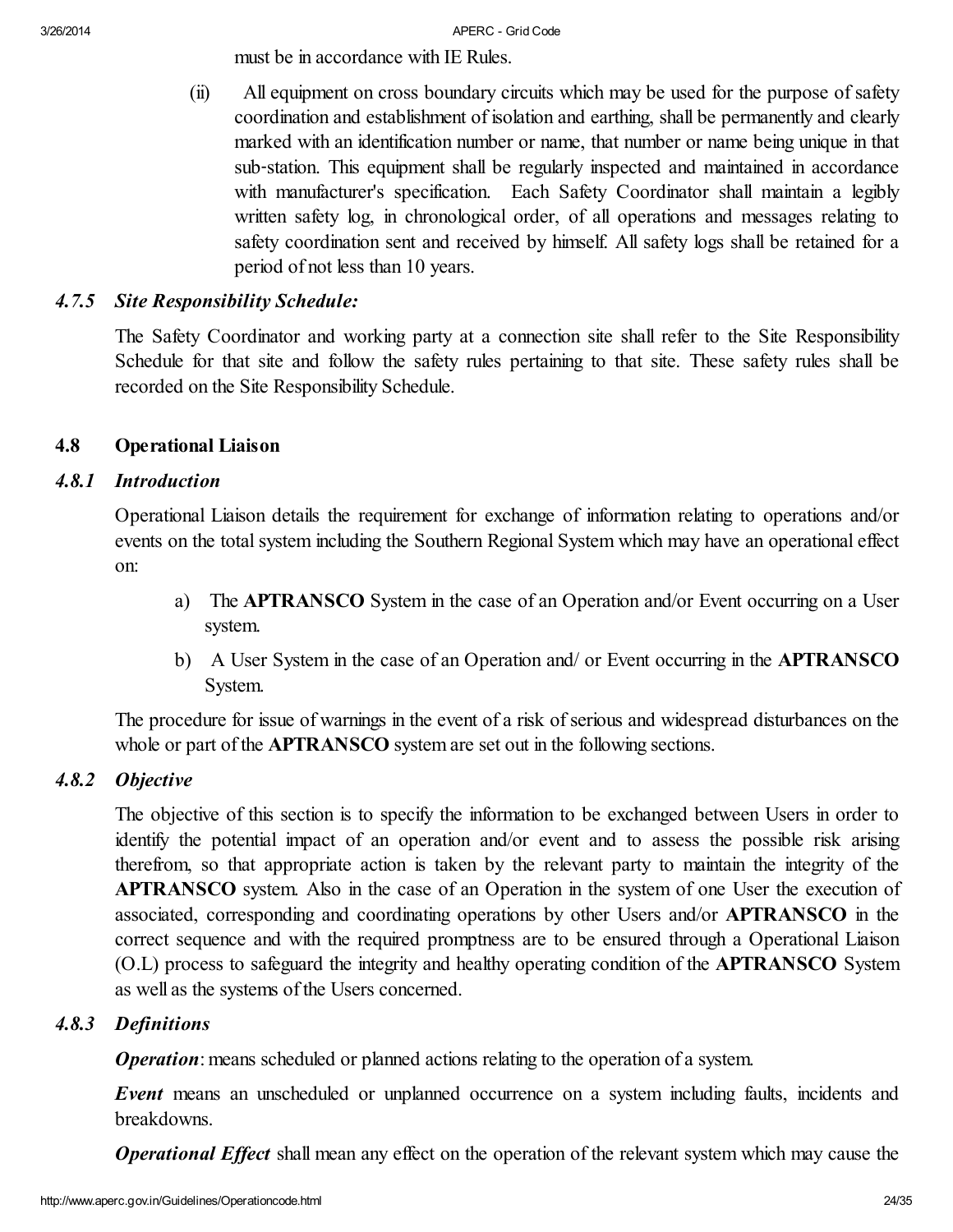system of **APTRANSCO** or the other Users to operate differently from the way in which they would have operated in the absence of that effect.

#### *4.8.4 Notification of Operations*

- a) APTRANSCO: In the case of an operation or an unplanned event in the APTRANSCO system which may have an operational effect on a User system, **APTRANSCO** will notify the User whose system may, in the opinion of **APTRANSCO**, be affected.
- b) User: In the case of an operation or an unplanned event on a User system which may have an operational effect on the APTRANSCO system, the Users will notify APTRANSCO who will in turn notify other Users on whose systems the operations may have an operational effect in the opinion of APTRANSCO.
- c) The following are examples of scheduled or planned actions for which notification in advance will be required under 4.8.4 if they may have an operational effect.
	- Planned operation of any circuit breaker or isolator or any sequence or combination of the two other than at the instruction of APTRANSCO.
	- Voltage Control
- d) All operations on elements of 132 kV or higher voltage or on lines and equipment having impact on the Regional Grid, must be notified by SLDC to SRLDC.

These examples are by way of illustration and do not in any way limit the general requirement to notify in advance.

### *4.8.5 Nature of notification of operations*

- a) A notification under 4.8.4 must contain sufficient details to describe the operation to enable the recipient to consider and assess the implications and risks existing and will include the name of the individual reporting the operation on behalf of APTRANSCO or the User. The notification needs to state the cause, but the recipient may ask questions to clarify the notification and the notifying party shall provide the necessary information using its reasonable efforts.
- b) A notification shall indicate that operation on the Total System or any part of the Total System is likely, the general nature of the Operation and if associated power supplies are likely to be affected the estimated time of the interruption and return to service. The notification need not state the cause of the operation.
- c) Timing:- A notification under 4.8.4 must be given as far in advance as practicable as will reasonably allow the recipient to assess the implication and risks arising.
- d) Recording:- The notification shall be given orally or in writing. The oral notification is to be confirmed in writing if required either by the sender or the recipient but response actions shall be taken by the parties based on the oral notification.

### *4.8.6 Requirement to notify events*

- a) APTRANSCO:- An event or a planned operation on the APTRANSCO System which has an operational effect on a User system will be notified by APTRANSCO to the Users whose systems have been affected.
- b) User:- An event or a planned operation on a User system which has an operational effect on the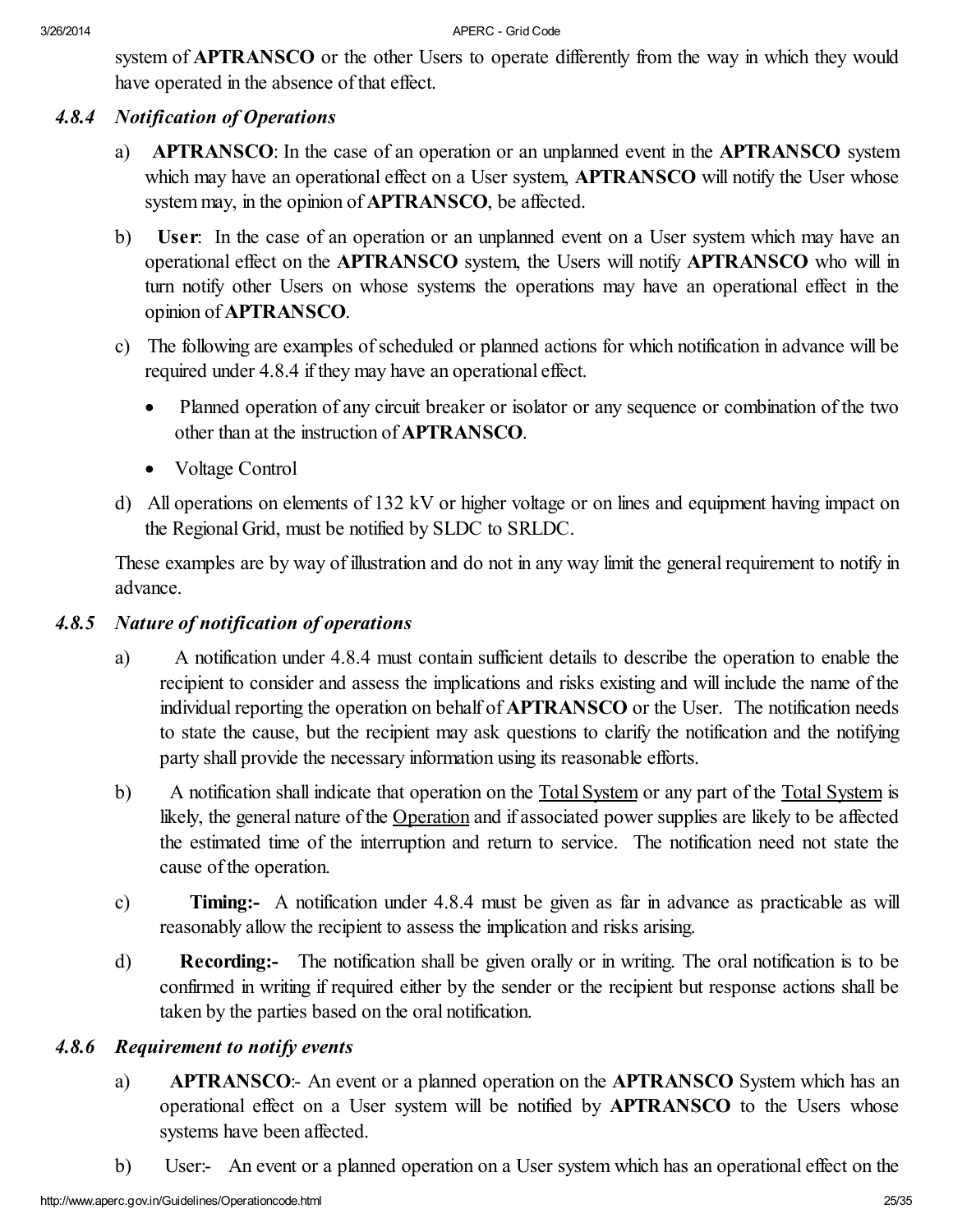APTRANSCO System shall be notified by the User to the APTRANSCO who will in turn notify the other Users on whose systems the event may have an operational effect.

- c) An event or a planned operation of APTRANSCO system which has an operational effect on the Regional Grid shall be notified by APTRANSCO to SRLDC.
- d) The following are examples of situations where notification will be required if they have an operational effect.
	- (i) Where plant and/ or appratus being operated in excess of its capability or may present a hazard to personnel
	- (ii) Activation of any alarm or indication of any abnormal operating conditions.
	- (iii) Adverse weather conditions being experienced or forecast. Breakdowns of, or faults in or temporary changes in, the capability of plant and/or apparatus.
	- (iv) Breakdown of, or faults on, control, communication or metering equipment.
	- (v) Increased risks of protection operations.
	- (vi) Breakdown or fault in the APTRANSCO System.
	- (vii) Opening and closing of Isolators and Circuit Breakers.

These examples are illustrative only and in no way limit the general requirement to notify.

# *4.8.7 Significant Incidents*

A significant incident is an event with a significant effect on either the APTRANSCO system or a User's system and usually entails one or more of the following operational effects:

- · Tripping of plant and/ or apparatus manually or automatically.
- Voltage outside statutory limits.
- · System frequency outside statutory limits.
- System instability
- System overloads.

Where a User notifies an event which **APTRANSCO** considers to have had a significant effect on the APTRANSCO system, APTRANSCO may require the User to report the event in writing within one Business Day. APTRANSCO will then advise the User accordingly.

Where **APTRANSCO** notifies a User of an event which the User considers to have had a significant effect on its system, the User may require APTRANSCO to report the event in writing in which case it will be within <u>one Business Day</u>. The User will then notify **APTRANSCO** accordingly.

### *4.8.8 Warnings*

- a) A warning will be issued by APTRANSCO, confirmed in writing to Users who may be affected when **APTRANSCO** knows there is a risk of wide spread and serious disturbances to the whole or part of the Total System.
- b) Where sufficient time is available, the warning will contain such information as APTRANSCO considers reasonable to explain the nature and extent of the anticipated disturbance to the User, provided that such information is available to APTRANSCO.
- c) Each User on receipt of the warning shall take steps to warn its operational staff and maintain its plant and apparatus in the condition in which it is best able to withstand the anticipated disturbance for the duration of the warning.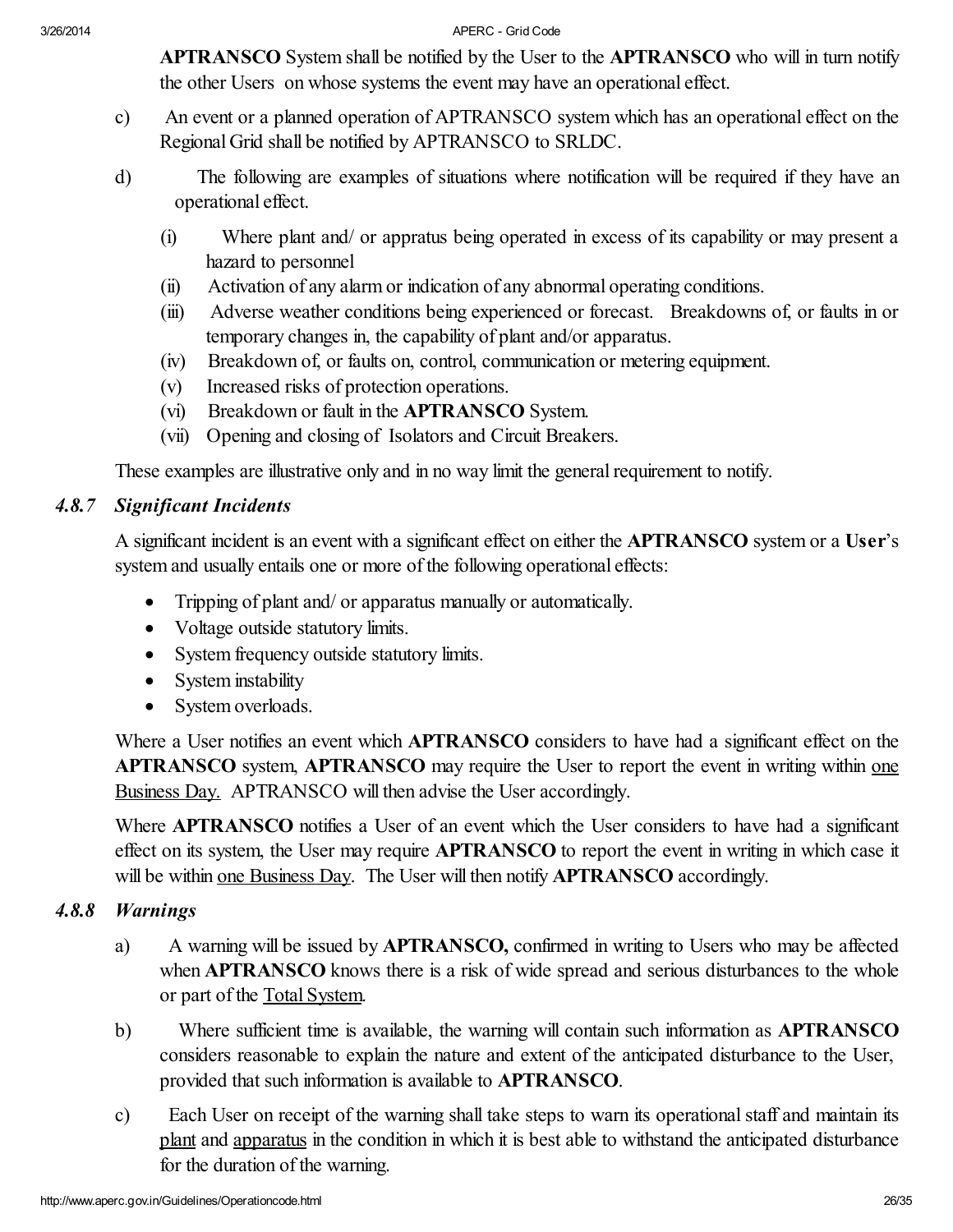d) Scheduling and Dispatch may be affected during the period covered by a warning.

### *4.8.9 Incident Reporting*

#### *4.8.9.1 Introduction*

This Section describes the requirements for reporting, in writing, incidents which were initially reported orally by/to other Users.

Incidents occuring in a User's system shall be promptly reported to SLDC/ APTRANSCO and to other affected Users. Incidents occuring in the transmission system shall be promptly reported by APTRANSCO to the affected Users. All incidents occuring in elements of 132 kV or higher voltage shall be reported by SLDC/ APTRANSCO to SRLDC/ SREB.

*4.8.9.2 Objective*

The objective of this Section is to define the incidents to be reported, the reporting route to be followed and the information to be supplied to ensure a consistent aproach to the reporting of incidents and accidents on the Transmission System.

#### *4.8.9.3 Reportable Incidents*

Typical examples of reportable incidents that could affect the Transmission System are the following:

- (i) Exceptionally high/low system voltage or frequency.
- (ii) Serious equipment problem, e.g. major circuit, transformer or bus-bar.
- (iii) Loss of major Generating Unit.
- (iv) System islanding, split, Transmission System breakaway or Black Start.
- (v) Major fire incidents.
- (vi) Major failure of protection.
- (vii) Equipment and transmission line overload.
- (viii) Excessive Drawal deviations.
- (ix) Violation of security standards.
- (x) Grid Indiscipline.
- (xi) Non–Compliance of instructions of RLDC and SLDC.
- (xii) Tripping of any important element of State Grid or Southern Regional Grid.
- (xiii) Loss of stability.
- (xiv) Minor equipment alarms. (minor means not having cross-boundary impact)

The last two reportable incidents are typical examples of those which are of lesser consequence but which can still affect the Transmission System. They may require corrective action but may not warrant a management report until a later, more reasonable time.

### *4.8.9.4 Reporting Procedure*

- a) General
	- i. All reportable incidents occurring in lines and equipment of 11 kV and above [at grid sub-stations] shall promptly be reported orally by the User whose equipment has experienced the incident to any other significantly affected Users and to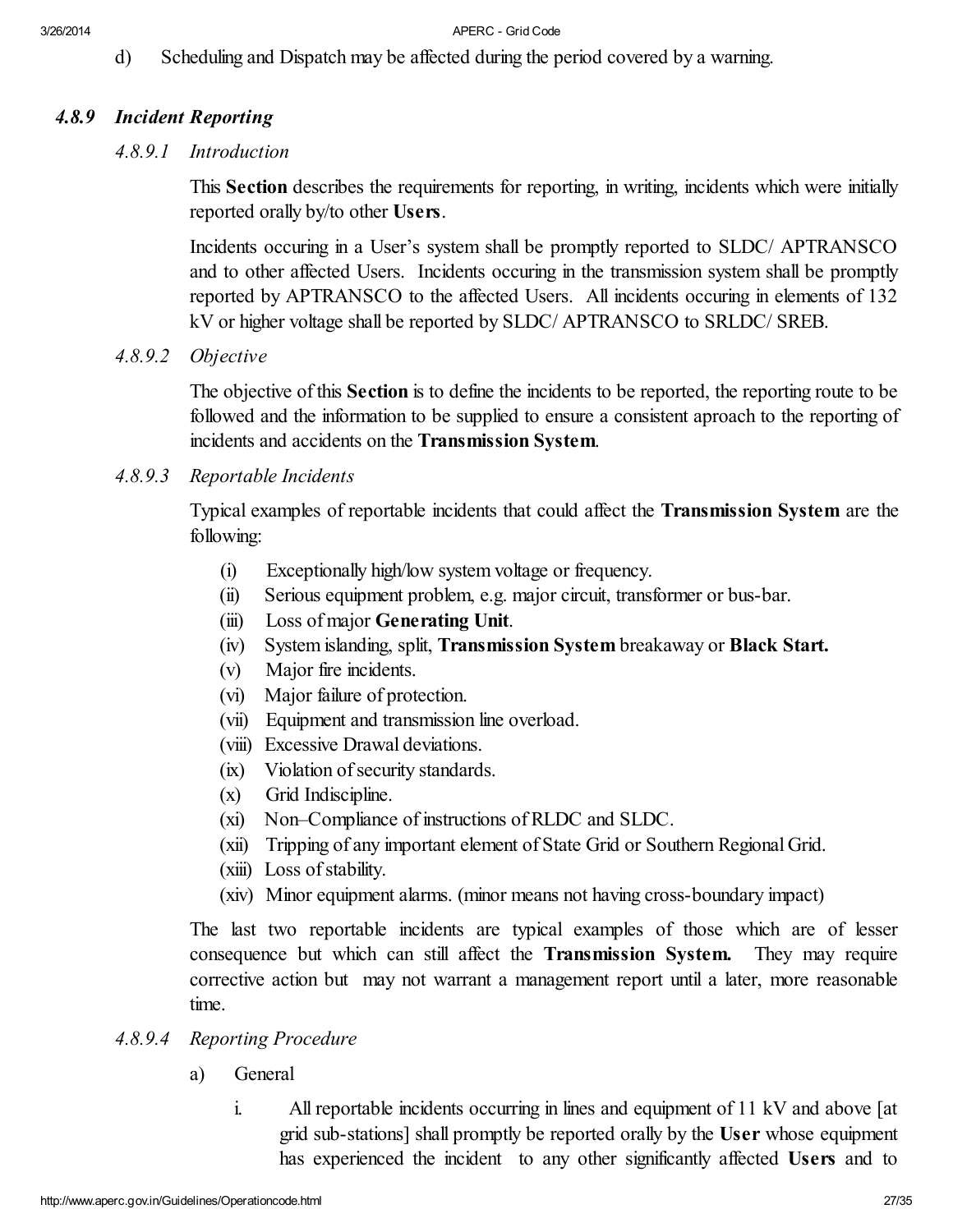# APTRANSCO.

- ii. Within 1 (one) hour of being informed by the Reporting User, APTRANSCO may ask for a written report on any incident.
- iii. If the reporting incident cannot be classed as minor then the reporting User shall submit an initial written report within two hours of the request for a written report by APTRANSCO. This shall be further followed up by the submission of a comprehensive report within 48 hours of the submission of the initial written report. (if the incident does not have any impact on the system of any other User or APTRANSCO's system the incident shall be treated as minor.
- iv. In other cases the reporting User shall submit a report within 5 (five) working days to APTRANSCO.
- b) SLDC may call for a report from any other Users affected by a reportable incident, or APTRANSCO in case the same is not reported by such User whose equipment might have been the source of the incident.
- c) The above shall not relieve any User from the obligation to report events in accordance with the IE Rules.
- d) The format of such a report will be as agreed at the CTI Review Panel, but will typically contain the following information:
	- (i) Location of incident and antecedent conditions
	- (ii) Date and time of incident.
	- (iii) Plant or equipment involved,
	- (iv) Supplies interrupted and duration if applicable.
	- (v) Amount of generation lost if applicable.
	- (vi) Brief description of incident.
	- (vii) Estimate of time to return to service.
	- (viii) Name of originator.
	- (ix) Safety interlocks/instruction violated.
	- (x) Damage to plant/equipment.
	- (xi) Details of Relay Operation / Indications.
	- (xii) Sequence of Trippings.
- *4.8.9.5 Reporting Form*

The standard reporting form other than for accidents, shall be as approved by the CTI Review Panel, and is included as an Appendix to this Section.

*4.8.9.6 Major Failure*

Following a major failure, APTRANSCO and Users shall co-operate to inquire and establish the cause of such failure and produce appropriate recommendations. APTRANSCO shall report the major failure to the Commission within 15 days for information and shall submit a full report to the Commission within two months of the incident.

*4.8.9.7* Investigation of User's premises by APTRANSCO :- APTRANSCO is entitled to inspect any User's equipment and the procedure is governed by Appendix B to this OC.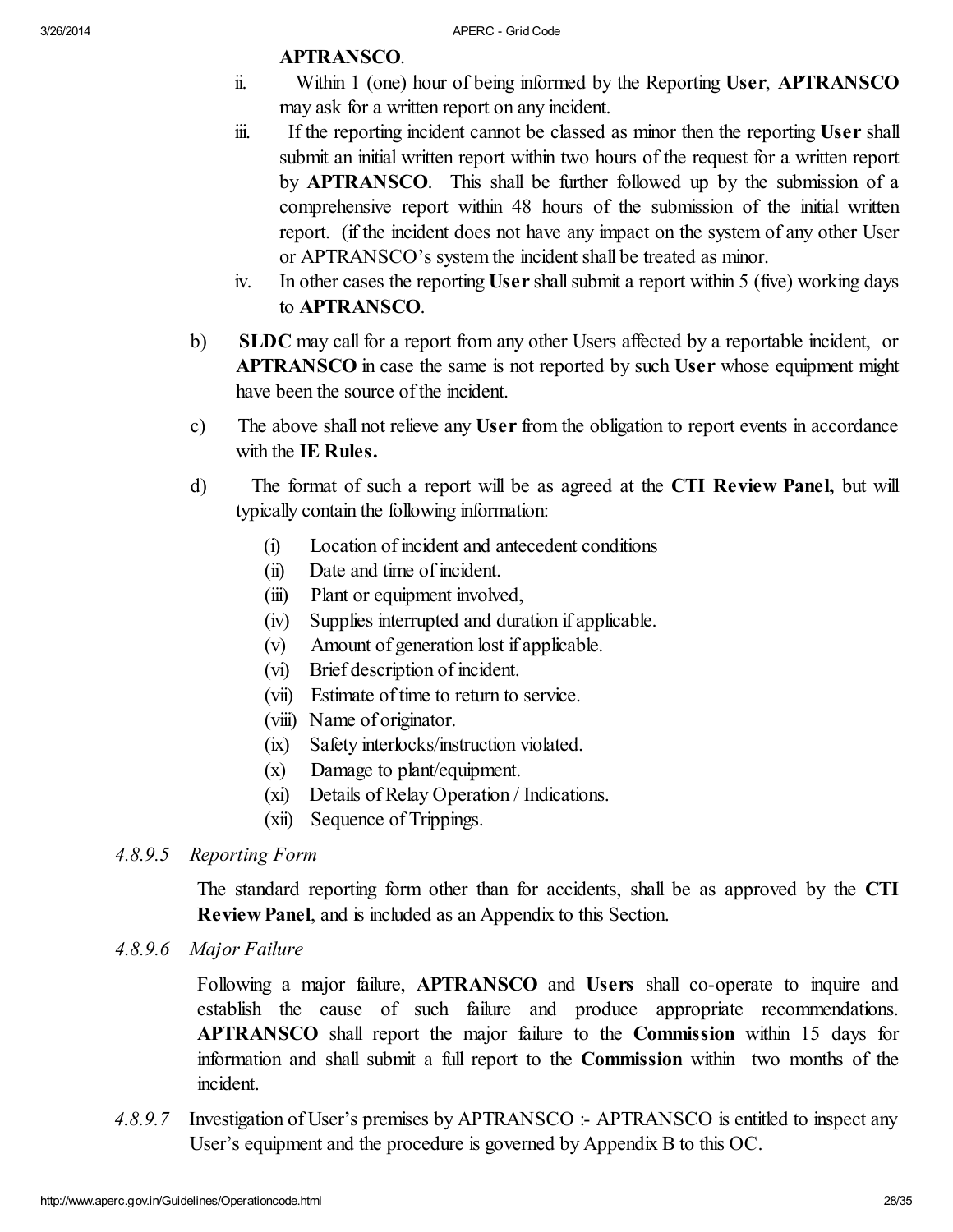# *4.8.10 Accident Reporting*

Reporting of accidents shall be in accordance with the IE Rules, 1956, Rule 44-A. In both fatal and non-fatal accidents, the report shall be sent to the Electrical Inspector in the prescribed form.

# 4.9 Integrity of Transmission System and Continuity of power Flow

The EHT bus bars are owned and operated by the generating stations in accordance with the present demarcation of inter-corporate boundaries. However, from the standpoint of Grid network power flow, they (the EHT bus bars) form essential parts of the Grid circuits. The flexibility of power flow and continuity of the Grid System are achieved physically by means of the bus bars at the generating stations, therefore APTRANSCO shall have operational control of them. Any operational or developmental work on the bus bars or the terminal equipment of EHT feeders shall be carried out by the generating station on request from, or with the approval of, **APTRANSCO**. Generators are bound to promptly carry out any requisition of **APTRANSCO** pertaining to the bus bars, terminal equipment of feeders or providing new outlets. Personnel of APTRANSCO shall have timely access to the switchyard for inspection of bus-bars and the terminal equipment of all EHT Feeders. Generators shall be responsible for maintaining the EHT bus bars and the terminal equipment of the EHT Feeders in good condition. The cost of the operational and developmental works carried out by Generators for the requirements of the APTRANSCO system shall generally be reimbursed by APTRANSCO to the Generators and any apportionment shall be subject to the approval of the APERC.

### 4.10 Coordination between APTRANSCO and DISCOMs at EHT Sub-station

According to the present demarcation of boundaries, the jurisdiction of the DISCOMs starts from the outgoing terminals of the line isolator of 33 kV or 11 kV feeders, and the equipment in EHT Substation, including the isolator itself, is owned and operated by APTRANSCO. From the consideration of continuity of power flow, the 33 kV bus bars form part of the integral network of the DISCOM, especially when a 33 kV ring feeder is formed by the DISCOM. So although APTRANSCO owns the substation equipment, it shall promptly comply with requests of the **DISCOM** concerned in operations pertaining to the 33 kV bus and terminal equipment of feeders, or providing new outlets from the 33 kV bus, or issuing line clear permits to the DISCOM. Cross-boundary safety rules shall be complied with by both entities. Representatives of the DISCOM shall have timely access to EHT substations for purposes like ensuring safety precautions, personal guarding of the line isolator during line clear permits, studying the system in EHT substations and taking check readings of the tariff and operational meters etc. APTRANSCO shall maintain in good condition all 33 kV and 11 kV breakers, Power Transformers, 33 kV and 11 kV bus-bars which affect the system of the DISCOM concerned and shall promptly carry out all O&M works to ensure reliable and stable operation of the distribution system. Apportionment of costs between APTRANSCO and the DISCOM concerned for operational and development work shall be subject to the approval of the Regulatory Commission. **APTRANSCO** and the DISCOM concerned shall jointly prepare written procedures and protocols for smooth coordinated operation and maintenance for each EHT substation. This provision applies in addition to the provisions made in the Planning Code, Operation Code and Metering Code.

### 4.11 Operational Aspects pertaining to Inter-State and Inter-regional systems:

In all operational matters pertaining to Inter-State and Inter-regional Transmission Lines and National Generating Stations the Indian Electricity Grid Code prepared by PGCIL and approved by CERC is to be followed by SLDC and APTRANSCO. All such operations are carried out in coordination with SRLDC and PGCIL (CTU).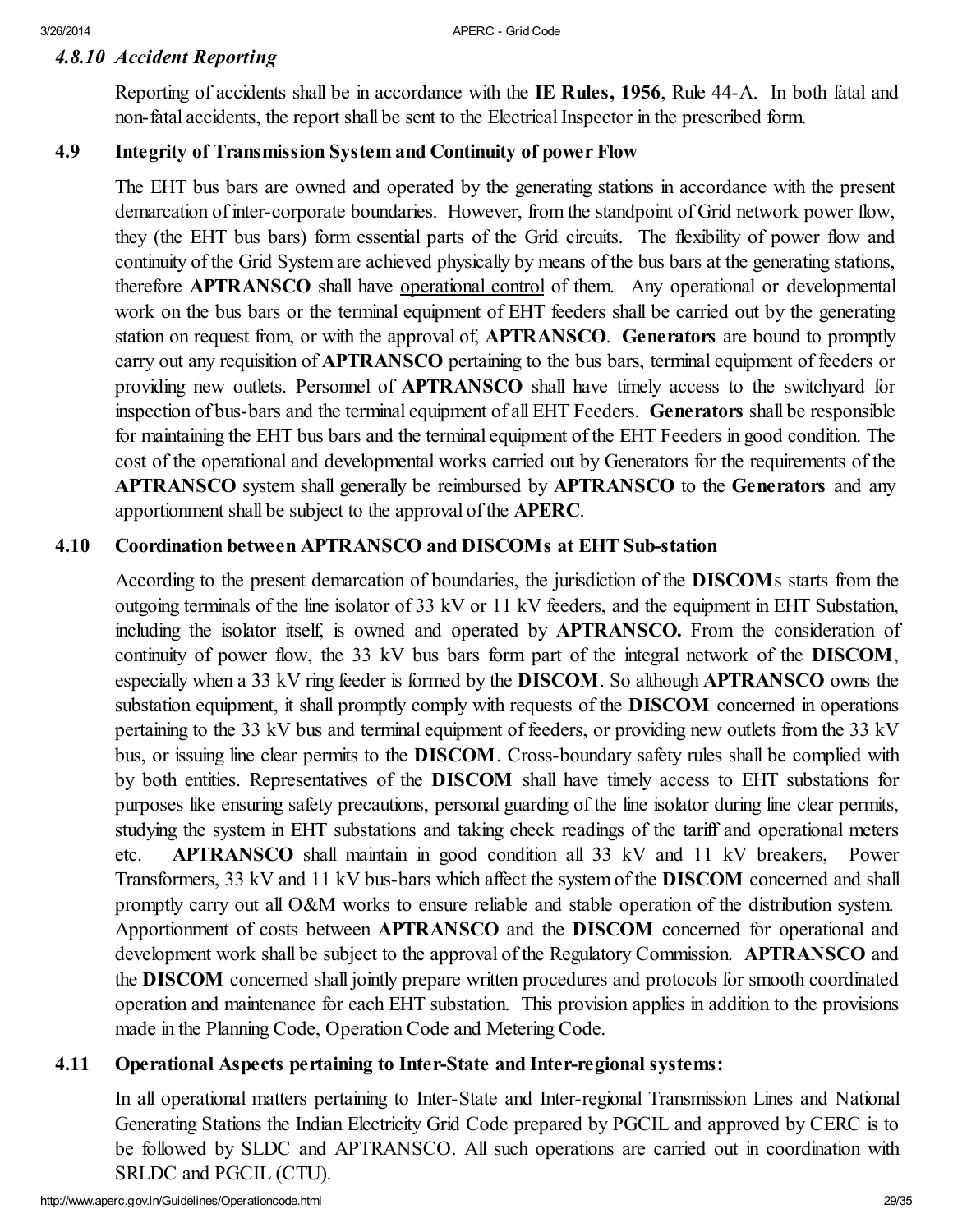# 4.12 Data Exchange between Entities:

Data as provided in Planning Code and Connection Code is expected to be available with APTRANSCO and Users. If at any time data already exchanged falls short of the data prescribed in Planning Code and Connection Code as found in Operational processes any entity is entitled to requisition and acquire the data from APTRANSCO and vice versa. If additional data over and above what is provided in Planning Code and Connection Code is found to be necessary for operational purposes the required data shall be supplied by Users to APTRANSCO and vice versa. For example, any entity may undertake to update studies of fault levels at various points of system in operation and for this purpose the other entities shall provide data for determination of short-circuit currents based on the actual parameters of lines and equipment in operation. The data furnished by one utility to another in order to comply the Grid Code (APCTI) should be used only for the purpose for which the data is supplied i.e., to discharge the functions and responsibilities by each utility. The data should be kept confidential.

| <b>Section 4 Appendix A</b>                                                            | <b>INCIDENT REPORTING</b> |
|----------------------------------------------------------------------------------------|---------------------------|
| FIRST REPORT<br>Date                                                                   | Time                      |
| 1. Date and time of incident:                                                          |                           |
| 2. Location of incident:                                                               |                           |
| 3. Type of incident:                                                                   |                           |
| 4. System parameters before the incident (Voltage, Frequency, Flows, Generation, etc.) |                           |
| 5. System parameters after the incident:                                               |                           |
| 6. Network configuration before the incident :                                         |                           |
| 7. Relay indications observed and performance of protection:                           |                           |
| 8. Damage to equipment:                                                                |                           |
| 9. Supplies interrupted and duration, if applicable:                                   |                           |
| 10. Amount of Generation lost, if applicable:                                          |                           |
| 11. Estimate of time to return to service:                                             |                           |
| 12. Cause of incident:                                                                 |                           |
| 13. Any other relevant information [and remedial action taken]:                        |                           |
| 14. Recommendations for future improvement/repeat incident:                            |                           |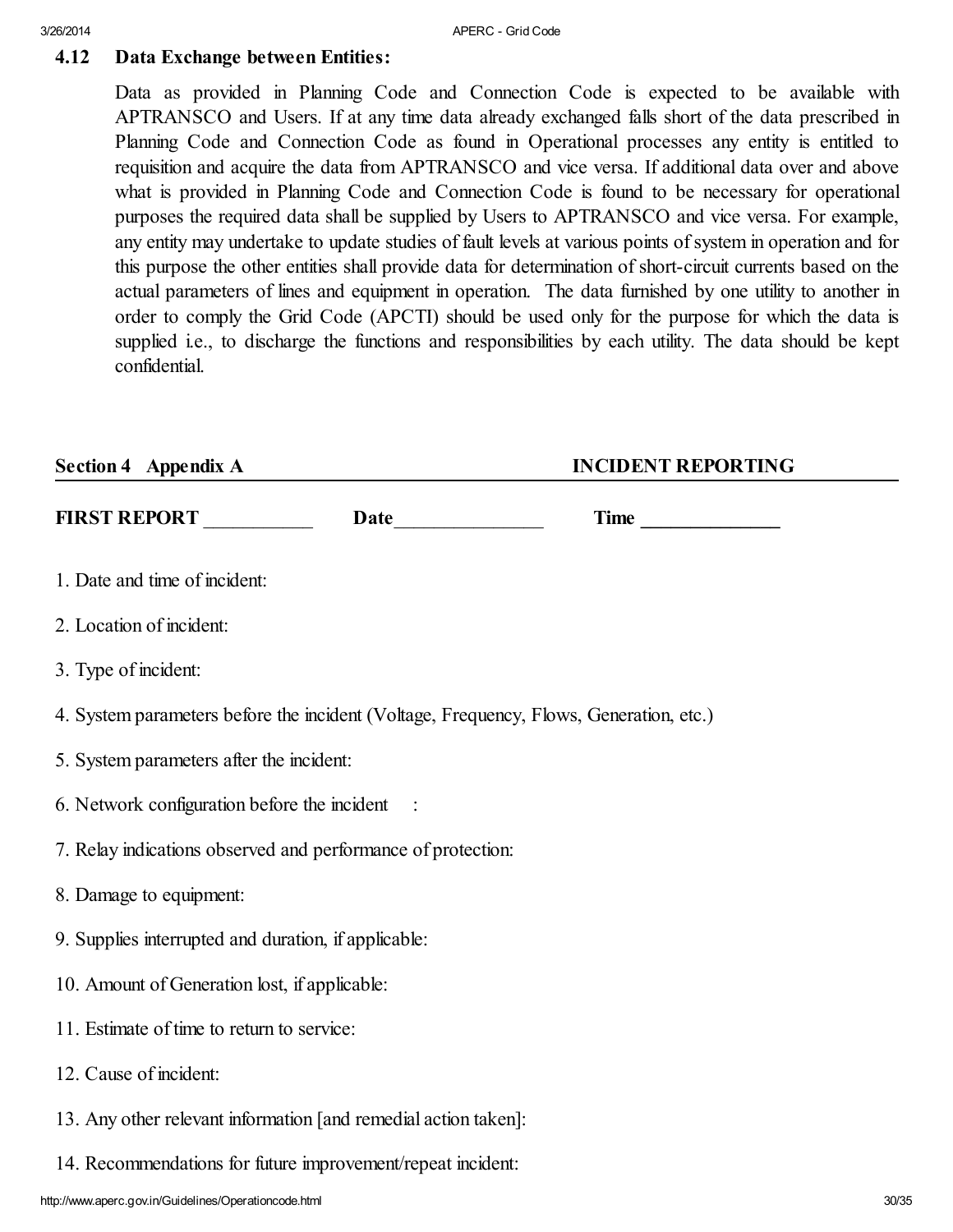15. Name of the Organisation :

Place

Time

Date Signature and Designation of the Officer Reporting the Incident

# Section 4 Appendix B **Incident Investigation**

APTRANSCO may upon giving reasonable notice (which shall not be less than two days) send representatives to a Power Station or a User site in order to Investigate any equipment or operational procedure at such Power Station or User's Site, including without limitations:

- (i) the compliance by Generators with Dispatch Instructions issued by SLDC in respect of CDGUs; and
- (ii) the compliance by Generators and other Users with design and operating requirements in relation to their Generating Units and User's Equipment.
	- (a). The Investigation can only take place in furtherance of System operational matters and may not take place immediately. In addition, after a period of Monitoring a Test may be required. APTRANSCO will give written notice, indicating reasons to the Generator why it wishes to carry out Investigation.
	- (b). The User must allow APTRANSCO representatives access to all relevant parts of its Power Station or User Site, in order to conduct Investigation.
	- (c) The procedure for the Investigation will be as determined by APTRANSCO acting reasonably and as notified to the Generator or User. The Generator/User will comply with all reasonable instructions of **APTRANSCO** in carrying out the Investigation.
	- (d) The purpose of an Investigation is to enable APTRANSCO to obtain information concerning equipment and operational procedures. Consequently the carrying out of an Investigation by APTRANSCO shall have no direct consequence under either the CTI or the relevant PPA.

Section 4 Appendix C Essential Loads And Priority Of Restoration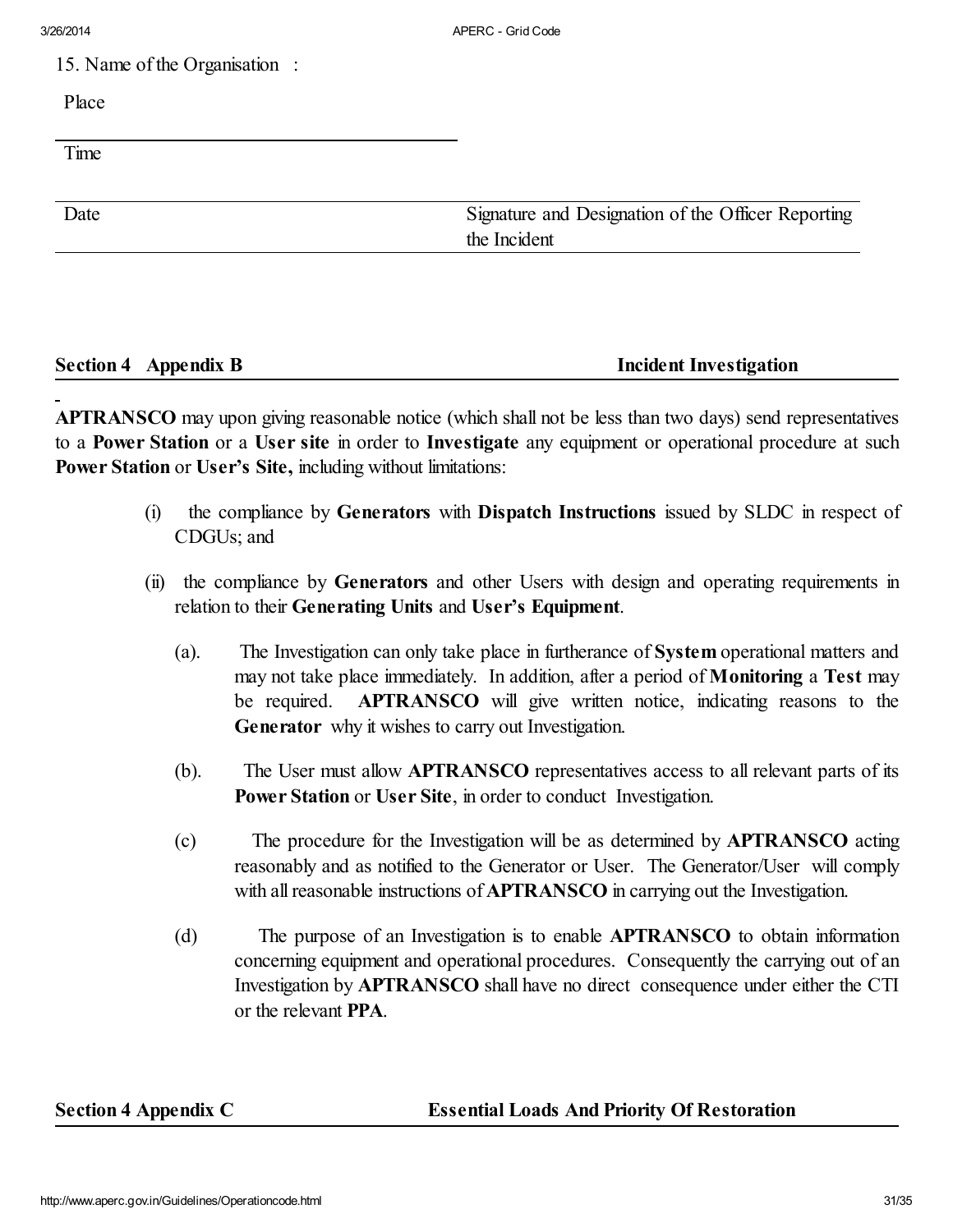# **Priority** Type of Load Name of Sub-station

- 1. Mining
- 2. Railways
- 3. Ports & Important Industrial Loads

### 4. Important Cities

- 5. Hospitals, Water Works, TV and Radio Stations
- 6. Process Industries
- 7. Defence Establishments

### Section 4 Appendix D **Operational Planning Data**

# 4D.1 Outage Planning Data

#### *4D.1.1 Demand Estimates*

| <b>Item</b>            |                                                                                                                                                                                                                | To be Submitted By                                        |  |  |  |
|------------------------|----------------------------------------------------------------------------------------------------------------------------------------------------------------------------------------------------------------|-----------------------------------------------------------|--|--|--|
| $\mathbf{i}$           | Estimated aggregate annual sales of energy in million units<br>and peak and lean demand in MW & MVAr at each<br><b>Connection</b> point for the period from April of next year to                              | 30 <sup>th</sup><br>November of<br>the<br>preceding year. |  |  |  |
| $\ddot{\mathbf{n}}$ .  | March of following year.<br>Estimated aggregate monthly sales of energy in million units 15th of current month<br>and peak and lean demand in MW & MVAr at each<br><b>Connection</b> point for the next month. |                                                           |  |  |  |
| $\dddot{\mathbf{m}}$ . | Hourly demand estimates for the day ahead.                                                                                                                                                                     | 10.00 Hours every day                                     |  |  |  |

# *4D.1.2 Estimates of Load Shedding*

#### Item To be Submitted By

i. Details of discrete load blocks that may be shed to comply Soon after connection is made.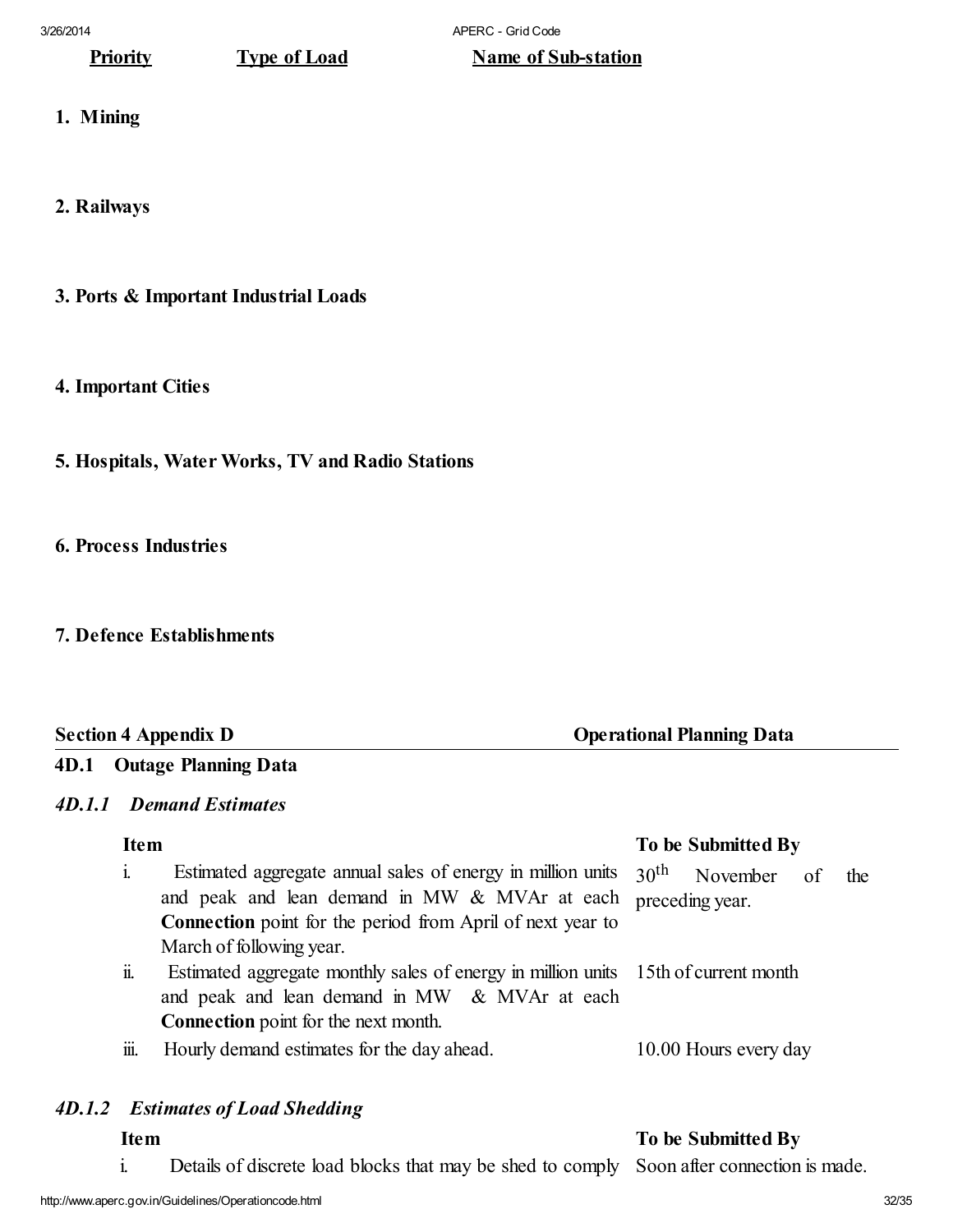with instructions issued by **SLDC** when required, from each Connection point.

# *4D.1.3 Year ahead Outage Programme*

*(For the period April to March)*

*4D.1.3.1 Generators' Outage Programme*

# Item To be Submitted By

|      | Identification of Generating Unit.                                 | 30 <sup>th</sup> November each year |
|------|--------------------------------------------------------------------|-------------------------------------|
| ii.  | MW which will not be available as a result of <b>Outage</b> .      | $30th$ November each year           |
| iïi. | Preferred start* of outage date and start* of outage time, or      | 30 <sup>th</sup> November each year |
|      | range of start dates and start times and period of <b>Outage</b> . |                                     |
|      | iv. If outages are required to meet statutory requirements,        | 30 <sup>th</sup> November each year |
|      | then the latest date by which <b>Outage</b> must be taken.         |                                     |
|      | * Start of Outage                                                  |                                     |
|      |                                                                    |                                     |

# *4D.1.3.2 Year ahead SRLDC's Outage Programme* (affecting Transmission System )

| <b>Item</b>           |                                                                                   | To be Submitted By                  |
|-----------------------|-----------------------------------------------------------------------------------|-------------------------------------|
|                       | MW which will not be available as a result of Outage from 31st December each year |                                     |
|                       | Imports through external <b>Connections</b> .                                     |                                     |
| $\ddot{\mathbf{u}}$ . | Start date and start time and period of <b>Outage</b> .                           | 31 <sup>st</sup> December each year |

### *4D1.3.3 Year ahead CPP's Outage Programme*

| <b>Item</b> |                                                         | To be Submitted By                  |
|-------------|---------------------------------------------------------|-------------------------------------|
|             | MW which will not be available as a result of Outage.   | 30 <sup>th</sup> November each year |
|             | Start date and start time and period of <b>Outage</b> . | 30 <sup>th</sup> November each year |

### *4D.1.3.4 Year ahead Distribution Company's Outage Programme*

| <b>Item</b>           |                                                              | To be Submitted By                  |
|-----------------------|--------------------------------------------------------------|-------------------------------------|
| $\mathbf{i}$          | Loads in MW not available from any <b>Connection</b>         | 30 <sup>th</sup> November each year |
|                       | point.                                                       |                                     |
| $\ddot{\mathbf{u}}$ . | Identification of <b>Connection</b> point.                   | 30 <sup>th</sup> November each year |
| iii.                  | Period of suspension of drawal with start date and           | $30th$ November each year           |
|                       | start time.                                                  |                                     |
|                       |                                                              |                                     |
| 4D.1.3.5              | The $^{1}$ [APTRANSCO's] overall Outage Programme            |                                     |
|                       | <b>Item</b>                                                  | To be Submitted By                  |
| $\mathbf{i}$ .        | Report on proposed <b>Outage</b> programme to <b>SRLDC</b> . | 31 <sup>st</sup> January each year  |
| $\ddot{\mathbf{u}}$ . | Release of finally agreed <b>Outage</b> plan.                | 1st March each year                 |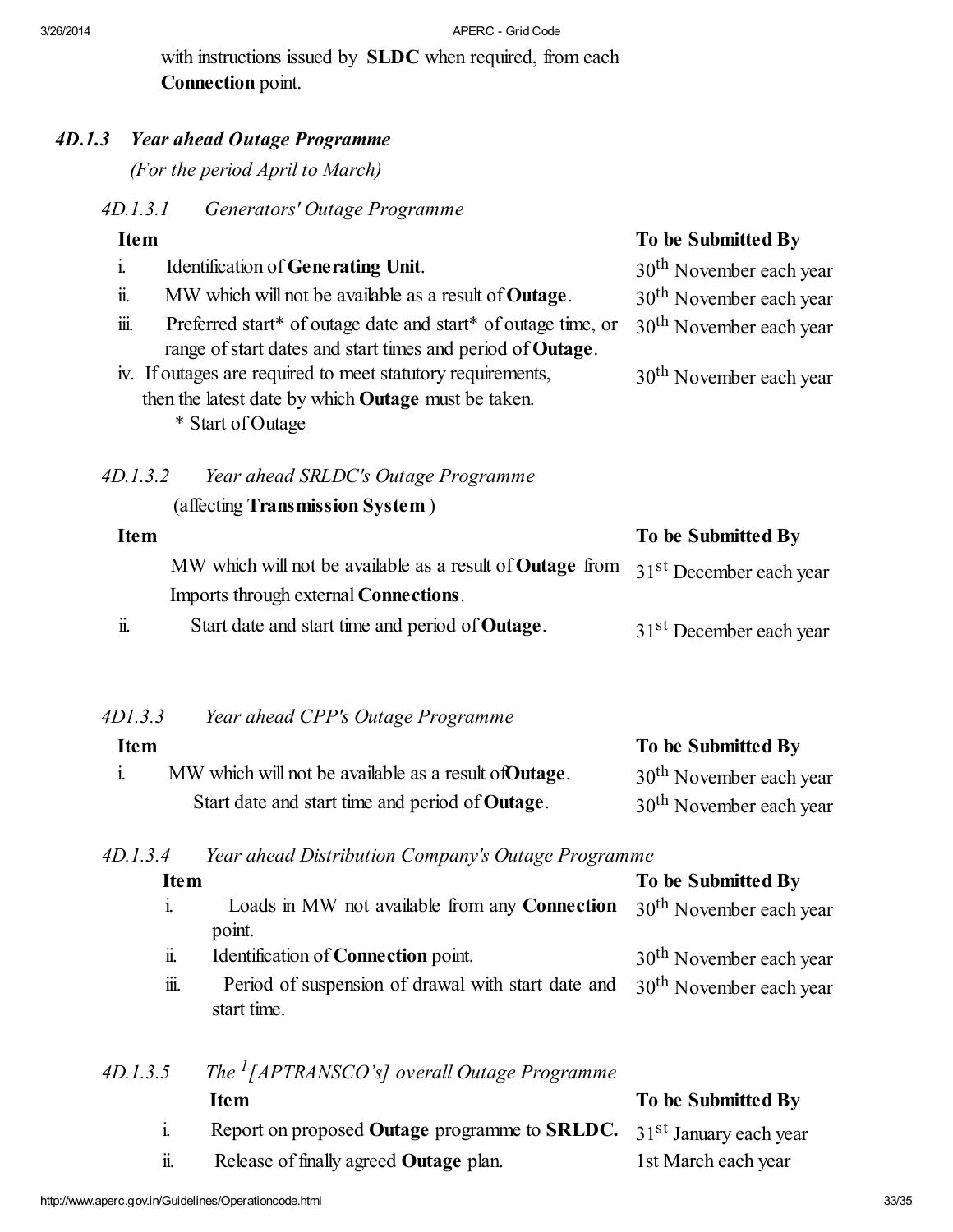### *4D.2 Generation Scheduling Data*

| <b>Item</b>                                                                             | To be Submitted By     |  |  |  |  |
|-----------------------------------------------------------------------------------------|------------------------|--|--|--|--|
| Day ahead hourly MW $&$ MVAr availability (00.00 -<br>$\mathbf{1}$                      | 10.00 Hours every day. |  |  |  |  |
| 24.00 Hours) of all Generating Units.                                                   |                        |  |  |  |  |
| Day ahead hourly MW import/export from CPP's.<br>$\mathbf{1}$                           | 10.00 Hours every day. |  |  |  |  |
| $\dddot{\mathbf{m}}$ .<br>Status of Generating Unit excitation AVR in service           | 10.00 Hours every day. |  |  |  |  |
| $(Yes/No)$ .                                                                            |                        |  |  |  |  |
| Status of Generating Unit speed control system 10.00 Hours every day.<br>$\mathbf{I}$ . |                        |  |  |  |  |
| Governor in service (Yes/No).                                                           |                        |  |  |  |  |
| Spinning reserve capability (MW)<br>V.                                                  | 10.00 Hours every day. |  |  |  |  |
| Backing down capability with/without oil support (MW)<br>Vl.                            | 10.00 Hours every day. |  |  |  |  |
| Hydro reservoir levels and restrictions                                                 | 10.00 Hours every day. |  |  |  |  |
| Generating Units hourly summation outputs (MW)                                          | 10.00 Hours every day. |  |  |  |  |
| Day ahead hourly MW entitlements from Central Sector                                    | 11.00 Hours every day. |  |  |  |  |
| <b>Generating Stations from SRLDC.</b>                                                  |                        |  |  |  |  |
| Day ahead hourly MW entitlements of Hydel Stations 11.00 hours every day.               |                        |  |  |  |  |
| fromAPGENCO                                                                             |                        |  |  |  |  |

### *4D.3 Capability Data*

#### i. Generators shall submit to the APTRANSCO upto-date capability curves for all Generating Units. On receipt of request by the **APTRANSCO**

ii. CPPs shall submit to the APTRANSCO net return capability that shall be available for export/import to/from Transmission System. **APTRANSCO** 

# *4D.4 Response to Frequency Change*

- i. Primary response in MW at different levels of loads ranging from minimum generation to registered capacity for frequency changes resulting in fully opening of governor valve(Droop Setting).
- ii. Secondary response in MW to frequency changes.

# *4D.5 Monitoring of Generation*

i. Generators shall provide hourly generation summation to SLDC.

ii. CPPs shall provide hourly export/ import MW to SLDC.

iii. Logged readings of Generator—Generators SLDC.

# Item To be Submitted By

On receipt of request by the

#### Item To be Submitted By

To be submitted on real time basis To be submitted on by real time basis

As required